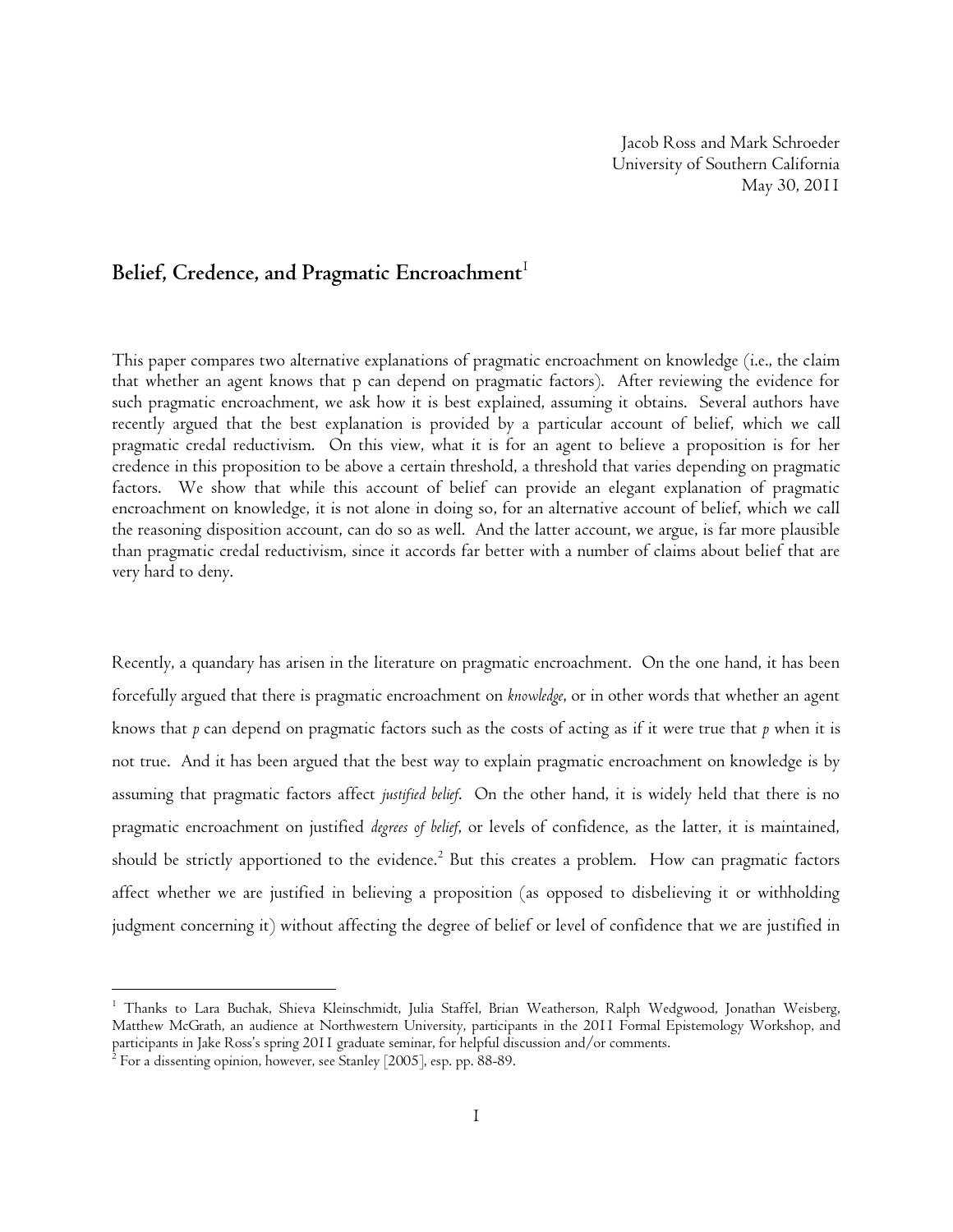having in it? In other words, how can pragmatic factors affect our justification for *outright belief* without affecting our justification for *degrees of belief*?

A number of authors, including Brian Weatherson [2005], Dorit Ganson [2008], and on a natural reading, Jeremy Fantl and Matthew McGrath [2010], have proposed a solution to this problem. According to their proposal, believing a proposition simply consists in having a sufficiently high level of confidence in it, but the level of confidence one must have in a proposition to count as believing it depends on pragmatic factors. On this view, pragmatic factors can affect whether an agent is justified in believing a proposition, not by affecting what level of confidence she is justified in having in it, but rather by affecting whether the agent's having this level of justified confidence is sufficient, under the circumstances, for the agent to count as believing the proposition. We will call this view *Pragmatic Credal Reductivism* (PCR)— 'credal reductivism' because it understands beliefs in terms of credences or levels of confidence, and 'pragmatic' because it implies that the level of confidence that an agent must have in a given proposition to count as believing it depends on pragmatic factors. $^3$ 

In this paper, we will argue against PCR, and we will propose an alternative explanation of the data it was meant to explain. The paper consists of two main parts. In the first, we set out two alternative accounts of belief: the pragmatic credal reductivist account, and an alternative account that we call the *reasoning disposition account*. We show how each of these accounts can explain the possibility of pragmatic encroachment on knowledge. We then argue, in the second part, that there is strong reason to prefer the reasoning disposition account of belief. We do so by presenting four claims that we take to be central to our ordinary notion of belief, and arguing that the reasoning disposition account helps to explain the truth of each of these claims, whereas PCR conflicts with each of them.

## **1. Two Explanations of Pragmatic Encroachment**

In the first two sections of part 1, we review some reasons for holding that there is pragmatic encroachment on knowledge, and we show how PCR can explain such pragmatic encroachment. And in the remaining three sections, we present an alternative account of belief, the reasoning disposition account, and we show how it, too, can explain pragmatic encroachment on knowledge, but in a different way.

 $3$  See Fantl and McGrath [2002] for a similar argument.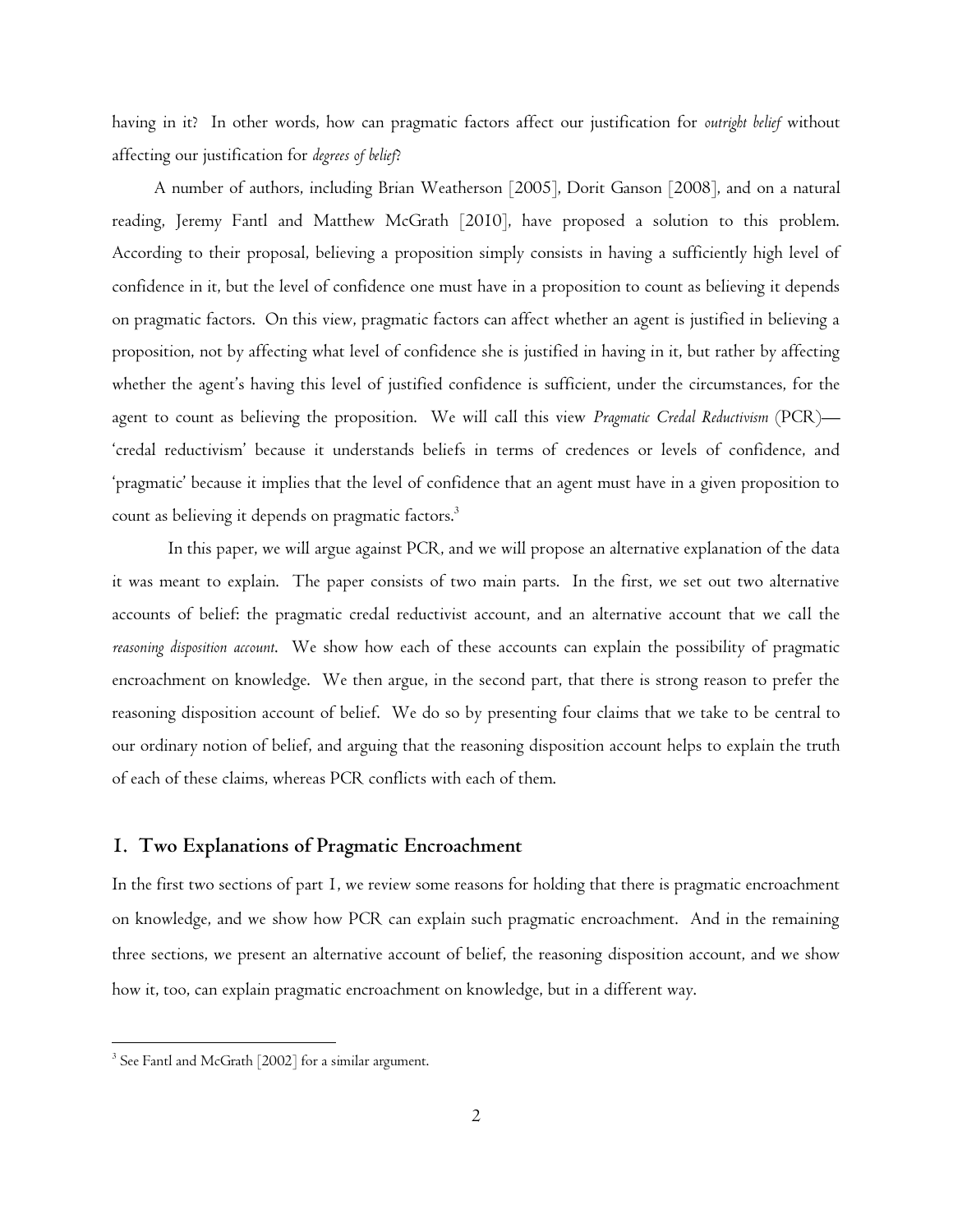#### **1.1 Pragmatic Encroachment and the Knowledge Action Principle**

Consider the following pair of cases.<sup>4</sup>

 $\overline{\phantom{a}}$ 

- *Low*: Five minutes ago, Hannah made three sandwiches and placed them in the refrigerator. She told Sarah that she placed the peanut butter sandwich on the left, the tuna sandwich in the middle, and the almond butter sandwich on the right. Hannah then departed just as Sarah's friend Almira arrived for lunch. Sarah knows that Almira has no allergies. Almira says: "I'd love an almond butter sandwich." And so Sarah opens the refrigerator door, points to the sandwich on the right, and says: "The sandwich on the right is an almond butter sandwich. You can have it."
- *High*: This case is just like Low, except here it is Sarah's nephew Algernon who is visiting for lunch, and he has a severe peanut allergy. He asks Sarah for a sandwich. Sarah knows that the peanut butter sandwich would be fatal to Algernon, but that the almond butter sandwich would be harmless. She also knows that he would slightly prefer the almond butter sandwich to the tuna sandwich. When Sarah goes to the fridge, she can tell, by visual inspection, which is the tuna sandwich, but she cannot tell, by visual inspection, which is the peanut butter sandwich and which is the almond butter sandwich. So she gives him the tuna sandwich.

Let *r* be the proposition that the sandwich on the right is the almond butter sandwich. In Low, it seems appropriate for Sarah to assert that *r* to Almira, since Sarah knows that *r*. 5 This seems appropriate because it seems Sarah knows that *r* on the basis of Hanah's testimony. In High, however, the situation seems rather different. Here we are inclined to say that it is appropriate for Sarah to give Algernon the middle sandwich rather than the sandwich on the right, since she knows that the middle sandwich is the tuna sandwich, but she doesn't know that the sandwich on the right is the almond butter sandwich—it might instead be the fatal peanut butter sandwich. And so, in Low, we are inclined to say that Sarah knows that *r*, whereas in High we are inclined to say the opposite. And yet Sarah's evidence bearing on *r* appears to be the same in both cases.

Here's a natural explanation of the difference between these two cases.

<sup>&</sup>lt;sup>4</sup> Similar cases can be found in DeRose [1992], Cohen [1999], Stanley [2005] and Fantl and McGrath [2010].

<sup>&</sup>lt;sup>5</sup> Throughout the paper, we will use italicized lower-case letters as schematic sentence letters, and use invisible 'propositional quotes' to turn a sentence into a referring term denoting the proposition expressed by utterances of that sentence. Please note the invisible propositional quotes wherever appropriate, as in the first appearance of '*r*' in the main text.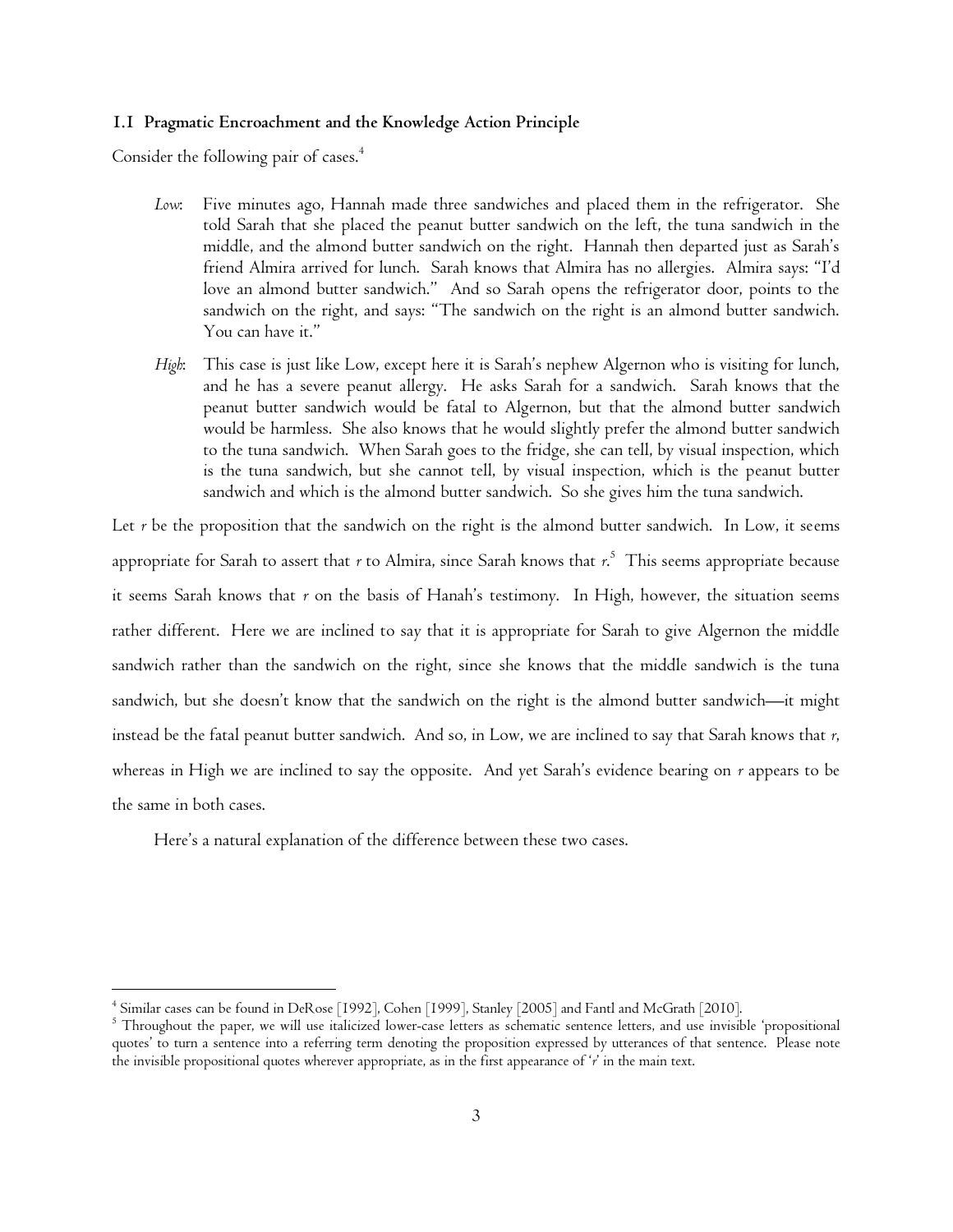*Knowledge Action Principle*: For any agent *S* and proposition *p*, if *S* is in a choice situation in which *S* could not rationally act as if *p*, then *S* does not know that *p* (where to *act as if p* is to act in the manner that would be rationally optimal on the supposition that  $p$  is true).<sup>6</sup>

In Low, acting as if *r* (by affirming that *r*) would be perfectly rational, given Sarah's strong evidence for *r*. By contrast in High, acting as if *r* (by giving Algernon the sandwich on the right) would be irrational, given the disastrous consequences of doing so if *r* is false. Thus, the Knowledge Action Principle is consistent with Sarah's knowing that *r* in Low, but it is inconsistent with her knowing that *r* in High.

Moreover, even independently of our intuitions about such cases as High and Low, the Knowledge Action Principle has considerable plausibility. For it is very plausible that if an agent knows that *p*, then she could rationally rely on *p* by reasoning on its basis. And it likewise seems plausible that if an agent can rationally rely on *p* in her reasoning, then she can rationally act as if *p*, since that's how she would choose to act were she to reason rationally while relying on *p*. And so it is very plausible that if an agent knows that *p*, then she can rationally act as if *p*.

We will assume, for the sake of argument, that the Knowledge Action Principle is true, and turn our attention to the question of how its truth can best be explained.<sup>7</sup> One way to explain the Knowledge Action Principle, as we will see in the next section, is on the basis of PCR.

#### **1.2 How Pragmatic Credal Reductivism can Explain Pragmatic Encroachment**

 $\overline{\phantom{a}}$ 

Here's one possible explanation of the Knowledge Action Principle. In order to know that *p*, an agent must be justified in believing that *p*. But to believe that *p* is simply to have a sufficiently high credence in *p* to count as believing that *p* under the circumstances. Hence, in order to know that *p*, one must be *justified* in having a sufficiently high credence in *p* to count as believing that *p* under the circumstances. Accordingly, in order to explain the Knowledge Action Principle, all we need is an account of belief on which the minimum level of credence an agent must have to count as believing that *p* under given circumstances is at least as high as the minimum level of credence the agent would need in order for it to be rational for her to

<sup>6</sup> Similar principles are endorsed in Williamson [1999], Fantl and McGrath [2002] and [2010], Hawthorne [2004], and Hawthorne and Stanley [2008].

 $^7$  Note that DeRose [1992] and Cohen [1999], among others, take such cases to instead be explained by the thesis that knowledge-ascriptions are context-dependent. For an extensive discussion of the relative merits of these two kinds of explanation, see Stanley [2005].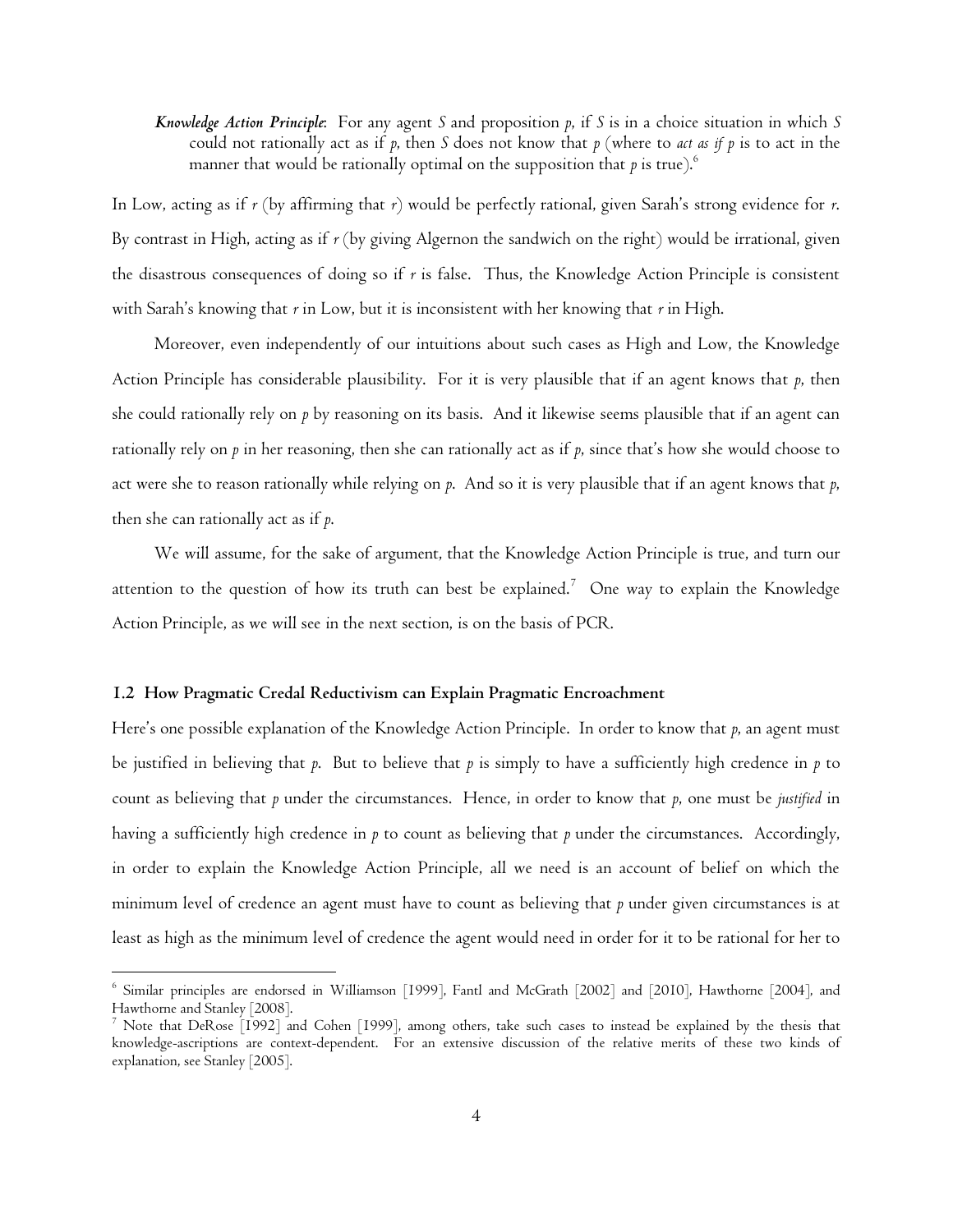act as if  $p$  under those circumstances. For, given such an account of belief, it will follow from the above argument that in order to know that *p*, one must be justified in having sufficient credence in *p* to make it rational for one to act as if *p*. Hence it will follow that one will know that *p* only if it is rational for one to act as if *p*.

Weatherson [2005], Ganson [2008], and on a natural reading, Fantl and McGrath [2010] each propose an account of belief that allows for such an explanation of the Knowledge Action Principle. $^8\,$  And the accounts they propose all share a common form. To a first approximation, they all maintain that what it is to believe that *p* is to have a sufficiently high credence in *p* to rationalize acting as if *p* when choosing among relevant actions under relevant circumstances—where the relevant circumstances and actions include, but may not be limited to, the agent's actual circumstances and the actions available therein. Thus, Ganson [2008] suggests that what is required for "outright believing that *p*" is that one be "willing to act as if *p* in all or most circumstances," and she adds that "for those circumstances where our degree of belief isn't high enough [to rationalize acting as if *p*], we simply fail to count as believing that *p* in those circumstances" (*p*. 451). Similarly, Fantl and McGrath [2010] propose a conception of belief according to which "you believe that *p* iff you have enough credence in *p* for *p* to be your motivating reason for -ing, for all relevant " (*p*. 160).

Weatherson proposes a conception of belief that he expresses rather differently, but it amounts to a view of the same general type. He identifies believing that *p* with being such that conditionalizing on *p* wouldn't affect one's conditional preferences over relevant actions. More precisely, on Weatherson's view, *S* believes that *p* just in case, for any actions and in the appropriate class of actions, and any proposition *q* in the appropriate class of propositions, *S* prefers to conditional on *q* if and only if *S* prefers to conditional on the conjunction of *p* and *q* (p. 422). Note however that, given the rationality assumption that Weatherson makes throughout, this is equivalent to saying that *S* believes that *p* just in case *S*'s credence in *p* is sufficiently high to rationalize acting as if *p* in any circumstance in which *S* is choosing

 $^8$  Some of Fantl and McGrath's remarks look clearly like an endorsement of pragmatic credal reductivism. For instance, they say, "you believe that *p* iff you have enough credence in *p* for *p* to be your motivating reason for -ing, for all relevant " (*p*. 160). Other remarks, as in their claim that if you believe that *p* "then you are prepared to put *p* to work as a basis for what you do, believe, etc." (p. 143) look more like glosses on the alternative, reasoning disposition, account that we will offer in this paper, and in conversation, Matthew McGrath has suggested sympathies with our alternative account.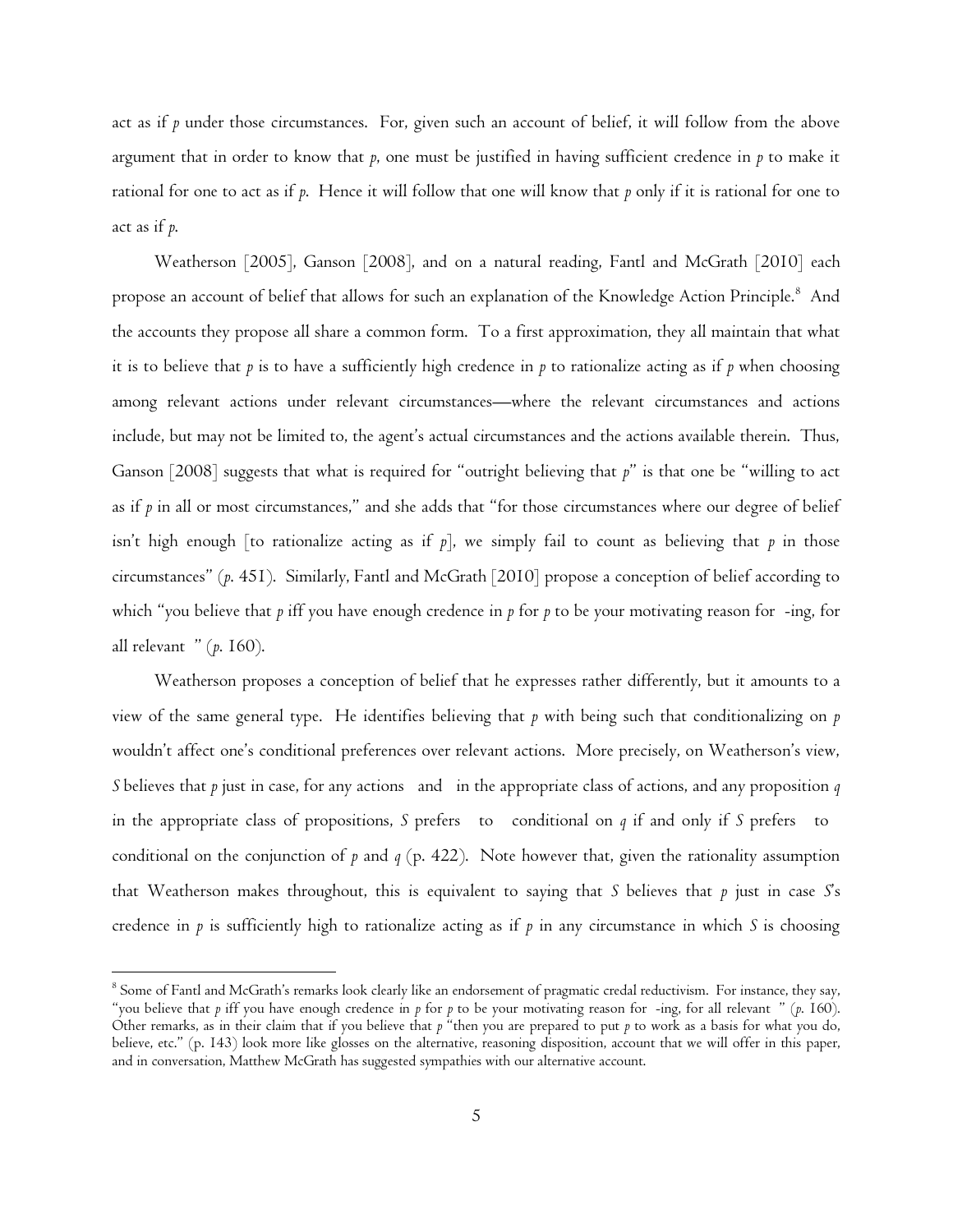between some pair of actions and (belonging to the appropriate class of actions) having learned some proposition *q* (belonging to the appropriate class of propositions). Thus, Weatherson's account of belief, like those of Ganson and of Fantl and McGrath, can be understood as one according to which to believe that *p* is to have sufficiently high credence in *p* to rationalize acting as if *p* in the relevant choice situations (i.e., when choosing among the relevant actions under the relevant circumstances). $^9$  Henceforth, we use the expression 'pragmatic credal reductivism' (PCR) to refer to this kind of view.

### **1.3 The Reasoning Disposition Account of Belief**

 $\overline{\phantom{a}}$ 

While PCR can explain the Knowledge Action Principle, it is not the only account of belief that can do so. Here we will propose another. We will begin by discussing the relation of *treating a proposition as true in reasoning*, and then we'll propose an account of belief in terms of this relation. We will thus be in a position to examine the explanatory potential of this account of belief.

Consider, first, what it is to treat a proposition as true in practical reasoning, since this kind of reasoning will be our main focus in this paper. In the context of practical reasoning, we may say that an agent *treats* a given proposition *p as true* just in case she evaluates her alternatives by the same procedure by which she would evaluate them conditional on *p*. As an illustration, consider the following case. Suppose Renzo has rented a DVD from a store on Canal St, and the DVD is due before the store closes twenty minutes hence. Renzo is deciding which train to go to the store by, the Broadway train or the Canal St. Express. He reasons as follows:

If I take the Canal St. Express, it will cost me \$3, but I'll get to the store on time and so I won't be fined. Thus, I'll be out \$3. If, on the other hand, I take the Broadway train, it will cost me \$2. If it stops at Canal St., I'll get to the store on time and won't be fined, so I'll be out only \$2. But if the Broadway train doesn't stop at Canal St., I won't get to the store on time, and I'll be fined \$5, so I'll be out \$7. Since it's as likely as not that the Broadway train won't stop at Canal St., it isn't worth risking the fine to save \$1 on the train, so I'll take the Canal St. Express.

So described, Renzo's decision problem can be represented by the following decision matrix:

<sup>9</sup> Weatherson [Unpublished] proposes a revised version of the account offered in Weatherson [2005]. See Weatherson [2011] and Ross [2011] for a debate concerning of whether this revised account solves the problems for the original account that we present below.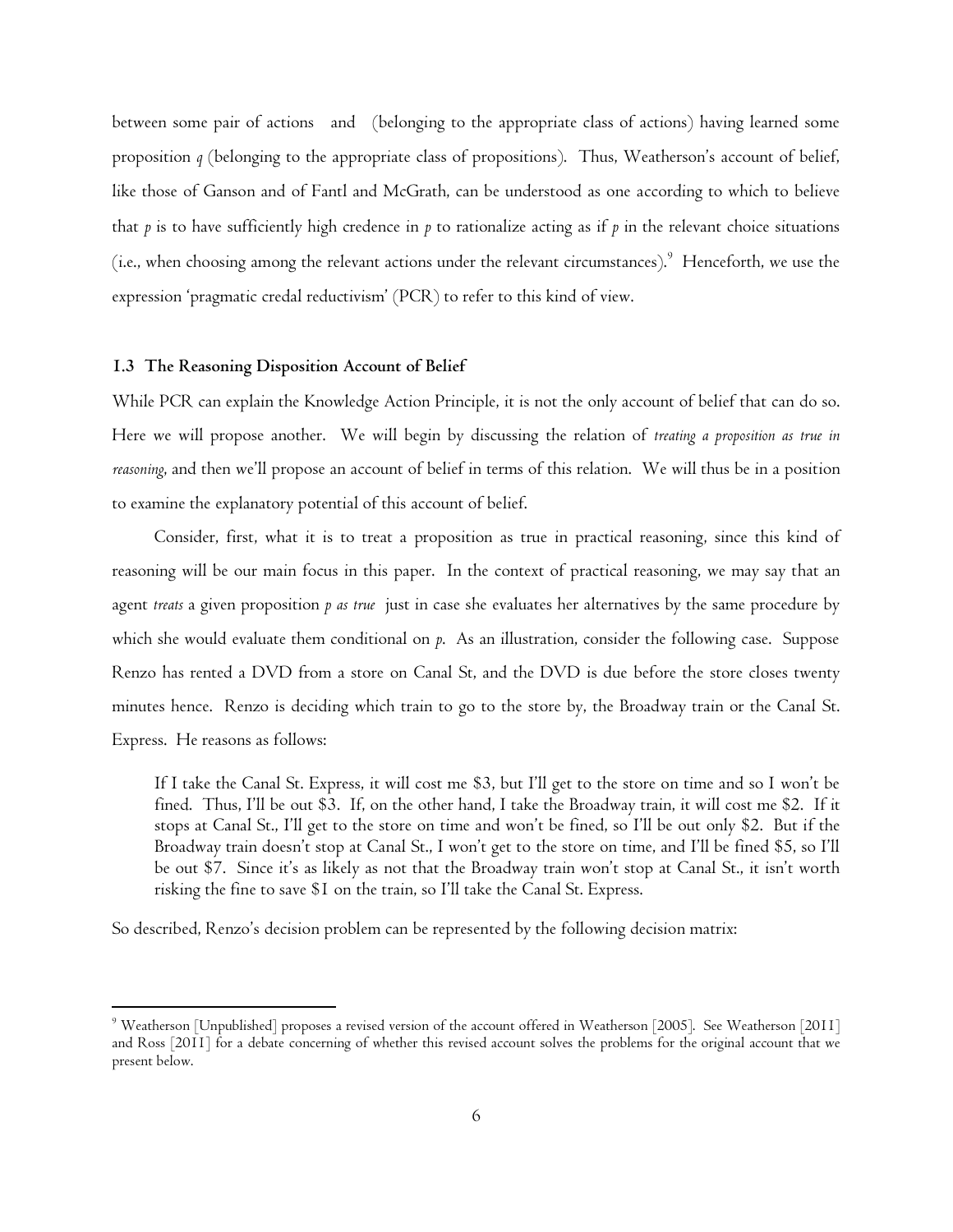|--|--|

|                            | Broadway train<br>stops at Canal St. | Broadway train<br>doesn't stop at Canal St. |
|----------------------------|--------------------------------------|---------------------------------------------|
| Take the Broadway train    | Pay \$2 and avoid fine; out \$2.     | Pay \$2 and incur fine; out \$7.            |
| Take the Canal St. Express | Pay \$3 and avoid fine; out \$3.     | Pay \$3 and avoid fine; out \$3.            |

In this table, the rows represent acts, the columns represent the states of nature (i.e., the relevantly different ways the world might be independently of which act is chosen), and the cell at the intersection of a given act and a given state of nature represents the outcome of taking this act on the condition that this state of nature obtains. If Renzo decides among his options in the manner represented in Table 1, then for any act and state of nature in the table, Renzo will be *treating it as true* that performing the action in question in the state of nature in question would result in the outcome specified in the table. Thus, he will be treating as true the proposition that, if he takes the Broadway train and it stops at Canal St., then he will pay \$2 and avoid the fine, and so he'll be out \$2 (call this proposition *b*). For he will be evaluating his acts in the same manner in which he would evaluate them conditional on *b*.

Note, however, that if Renzo is a reasonable human being with ordinary evidence, then he won't be absolutely certain that *b* is true. For he will have nonzero credence in a number of alternative possibilities, such as the possibility that the price of taking the Broadway train has changed, the possibility that the Broadway train is running too late to get him to the store on time even if it stops at Canal St, the possibility that if he takes the Broadway train he'll be mugged and lose all his money, etc. Nonetheless, it is not unreasonable for Renzo to ignore these possibilities, and instead treat *b* as true in deciding how to act. After all, if he were to take into account every relevant possibility in which he has nonzero credence, then his decision problem would be unmanageable, and the store would be closed long before he could decide between his options.

The need to treat uncertain propositions as true has long been acknowledged by decision theorists. Leonard Savage makes this point very clearly. According to his formulation of decision theory, decision problems are defined by the kind of table illustrated above, in which 'consequences' (i.e., outcomes) are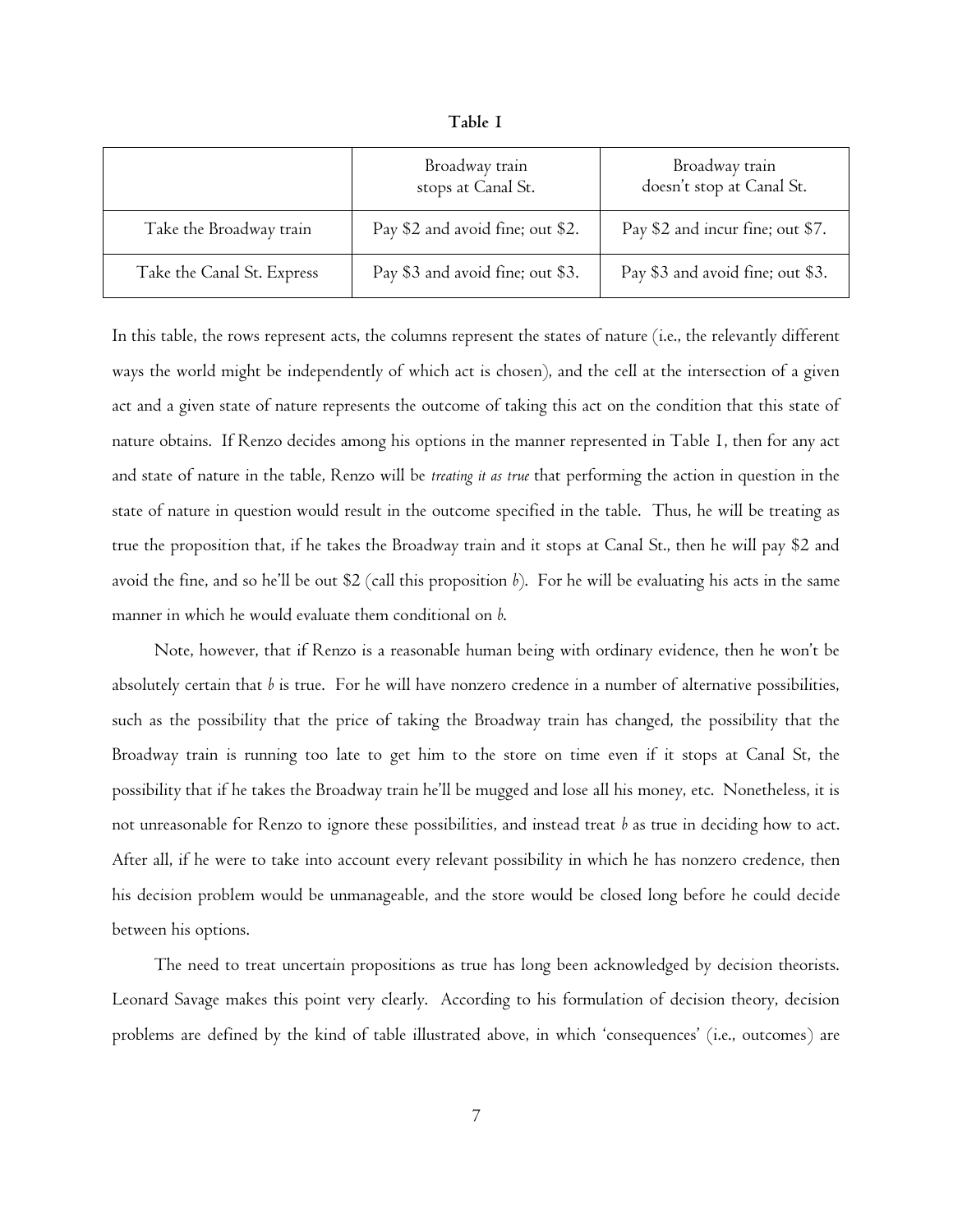assigned to pairs consisting of acts and states of nature. Thus, the agent can calculate the *expected utility* of her possible acts (about whose actual utility she is uncertain) in terms of the *actual utilities* of the possible consequences of these acts, multiplied by the probabilities of the states of nature in which these acts would have these consequences. The general problem, of which we observed one instance above, is that for any given act, an agent will typically have nonzero credence in vastly many possible consequences of this act. And so if she were to associate a given consequence with a given act-state pair only if she were certain that the act-state pair would have this consequence, then she would need to employ a vast partition of ultrafinegrained states of nature, and the resulting computational task would be unmanageable. Thus, Savage concludes that, inevitably, act-state pairs with "actually uncertain consequences [must] play the role of sure consequences" Savage [1972, p. 84]. Similar considerations apply, as James Joyce [1999] has shown, on other formulations of decision theory.<sup>10</sup>

In theoretical reasoning, too, it is often necessary to treat uncertain propositions as true, in the sense of evaluating possibilities in the same manner in which we would evaluate them conditional on these uncertain propositions. As an illustration, suppose Rainer knows that the LA Dodgers will be playing against the Seattle Mariners, and he wants to determine the probability of the following proposition (call it *g*): that it will rain during the game. Suppose, however, that Rainer doesn't know which team will have home field advantage. In this case, he might arrive at the probability of *g* by taking the weighted average of the probability of *g* conditional on the game being in LA and the probability of *g* conditional on the game being in Seattle. In so doing, however, he would be treating as true, in the sense just defined, the proposition that the game will be held in either LA or Seattle. And yet, if he is rational and has ordinary evidence, then he will have nonzero credence in a multitude of alternative possibilities.

It seems, therefore, that in virtue of our limited cognitive resources, we cannot avoid the heuristic of treating as true propositions about which we are uncertain. Nor can we, in every instance, first *reason* about the employment of this heuristic before employing it. For any agent who always reasoned before employing this heuristic would be faced with a dilemma. On the one hand, if she always employed the heuristic, then she would require an infinite regress of meta-reasoning processes. On the other hand, if this

 $10$  See especially sections 2.6, 4.2, 5.5 and 7.1 of Joyce [1999].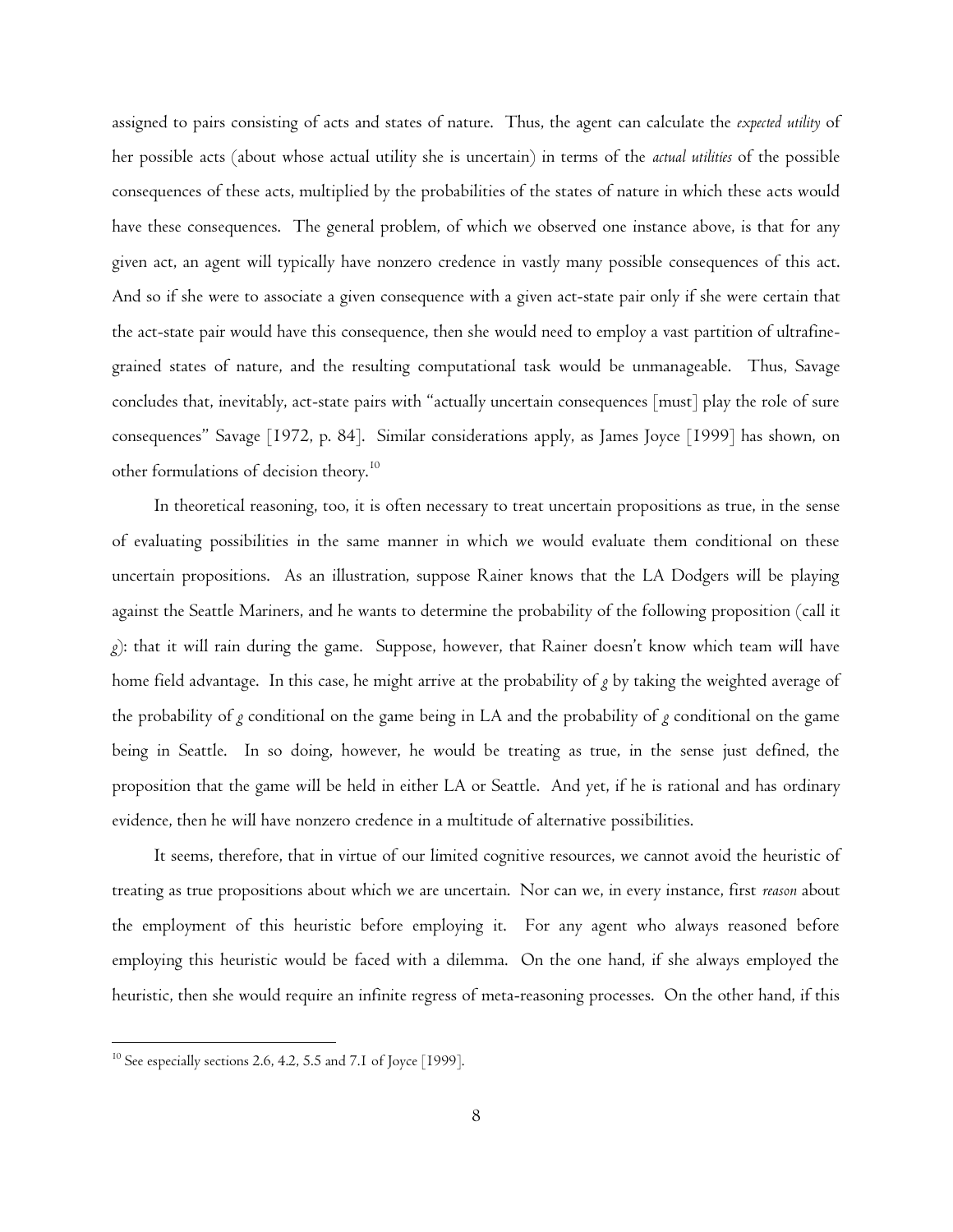regress terminates in an initial reasoning process in which she treats no uncertain propositions as true, but instead takes every relevant possibility into account, then she would have simply replaced one cognitively intractable reasoning task with a sequence of reasoning tasks beginning with one that is cognitively intractable.<sup>11</sup>

Since we must treat uncertain propositions as true, and since we must, at least sometimes, do so without first reasoning about whether to do so, it seems we must have automatic dispositions to treat some uncertain propositions as true in our reasoning. It would not make sense, however, for us to have *indefeasible* dispositions to treat these propositions as true in our reasoning. For if an agent had an indefeasible disposition to treat a proposition *p* as true, then she would act as if *p* even in a choice situation such as High, in which she has an enormous amount to lose in acting as if *p* if *p* is false, and little to gain in acting as if *p* if *p* is true. Thus, having an indefeasible disposition to treat *p* as true would make one vulnerable to acting in dangerously irrational ways.

What we should expect, therefore, is that for some propositions we would have a *defeasible* or *default* disposition to treat them as true in our reasoning—a disposition that can be overridden under circumstances where the cost of mistakenly acting as if these propositions are true is particularly salient. And this expectation is confirmed by our experience. We do indeed seem to treat some uncertain propositions as true in our reasoning; we do indeed seem to treat them as true automatically, without first weighing the costs and benefits of so treating them; and yet in contexts such as High where the costs of mistakenly treating them as true are salient, our natural tendency to treat these propositions as true often seems to be overridden, and instead we treat them as merely probable.

But if we concede that we have such defeasible dispositions to treat particular propositions as true in our reasoning, then a hypothesis naturally arises, namely, that beliefs consist in or involve such dispositions. More precisely, at least part of the functional role of belief is that believing that *p* defeasibly disposes the believer to treat *p* as true in her reasoning. Let us call this hypothesis the *reasoning disposition account* of belief.<sup>12</sup>

<sup>&</sup>lt;sup>11</sup> Similar points are made in Resnik 1987, pp. 10-11, and Joyce 1999, pp. 70-77.

<sup>&</sup>lt;sup>12</sup> For a somewhat similar view of the role of belief, see Frankish [2005] and [2009]. Frankish, however, accepts many of the tenets of credal reductivism, and as a result his view faces serious problems, one of which we discuss in footnote 13, below. For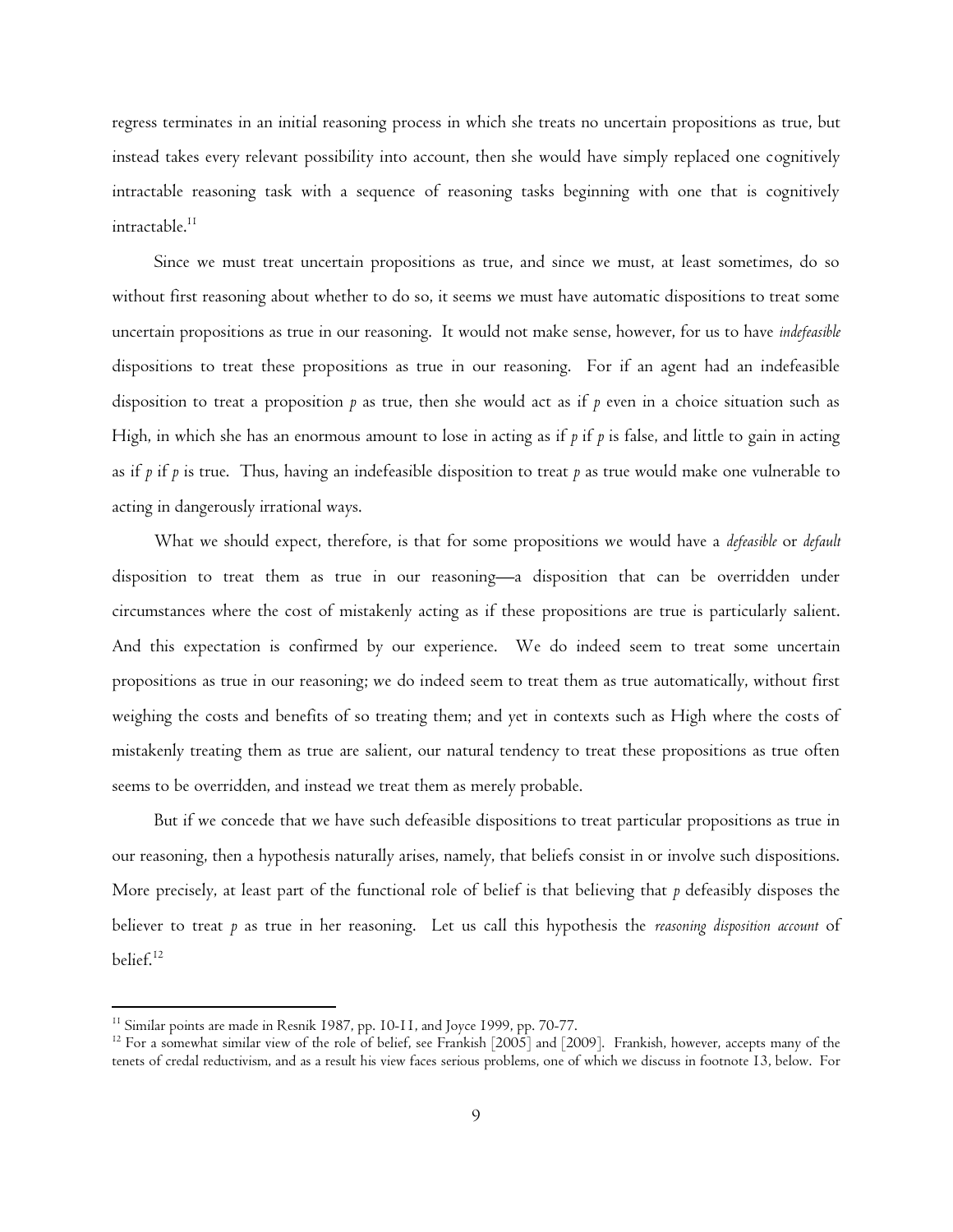#### **1.4 The Anti-Reductionist Implications of the Reasoning Disposition Account**

The proponents of pragmatic credal reductivism might insist that the reasoning disposition account of belief is not a genuine alternative to their account. For they all insist that their account, too, is one on which believing a proposition involves treating it as true. Thus, Weatherson [2005] states that his view "start[s] with the functionalist idea that to believe that *p* is to treat *p* as true for the purposes of practical reasoning" (p. 421). Similarly, Fantl and McGrath [2010] claim that on the kind of pragmatic view of belief they endorse, if you believe that *p* "then you are prepared to put *p* to work as a basis for what you do, believe, etc." (p. 143). And Ganson states that her view is similar to Williamson's view according to which "one believes *p* outright when one is prepared to use *p* as a premise in practical reasoning." Her view accounts for this feature of belief, she says, because "our degree of willingness to use *p* as a premise in practical reasoning is a direct product of our degree of belief that  $p$  and our fundamental preferences." $^{13}$ And so the proponents of PCR might claim that their view is simply a more precise version of the reasoning disposition account, since it specifies what kind of mental state plays the functional role assigned to belief by the latter account.

But this would be a mistake. PCR is not a view on which believing that *p* necessarily involves a disposition to *treat p as true in one's reasoning*; rather it is a view on which believing that *p* involves having sufficient credence in *p* to rationalize *acting as if p*. But there's an important difference between these relations, as one can act as if *p* without treating *p* as true in one's reasoning. As an illustration, consider the train example from the previous section. Suppose Renzo were to reason as follows:

Regardless of which train I take, and regardless of whether the Broadway train stops at Canal St., there is a .0001 chance that the scanner will reject my train ticket, and hence that I'll need to purchase a second ticket. If I take the Canal St. Express, I'll get to the store on time, so I won't be fined. Thus, if the scanner accepts my ticket, I'll just be out the \$3 I paid for my ticket. But if it rejects my ticket, I'll have to pay twice, so I'll be out \$6. On the other hand, if I take the Broadway train, the train will cost me either \$2 or \$4, depending on whether the scanner accepts or rejects my ticket. Hence, if the train stops at Canal St. and so I avoid the fine, then I'll be out just the \$2 or \$4 I paid for the train. But if the train doesn't stop at Canal St., I'll be out the \$2 or \$4 in addition to a \$5 late fee.

a view of the relation between outright belief and credence that is much closer to our own, and for a fascinating discussion of the interrelated roles that these two kinds of mental state play in our reasoning, see Weisberg [unpublished].

 $^{13}$  Ganson [2008], p. 451, n. 9. The Williamson quote is from his [2000], p. 99.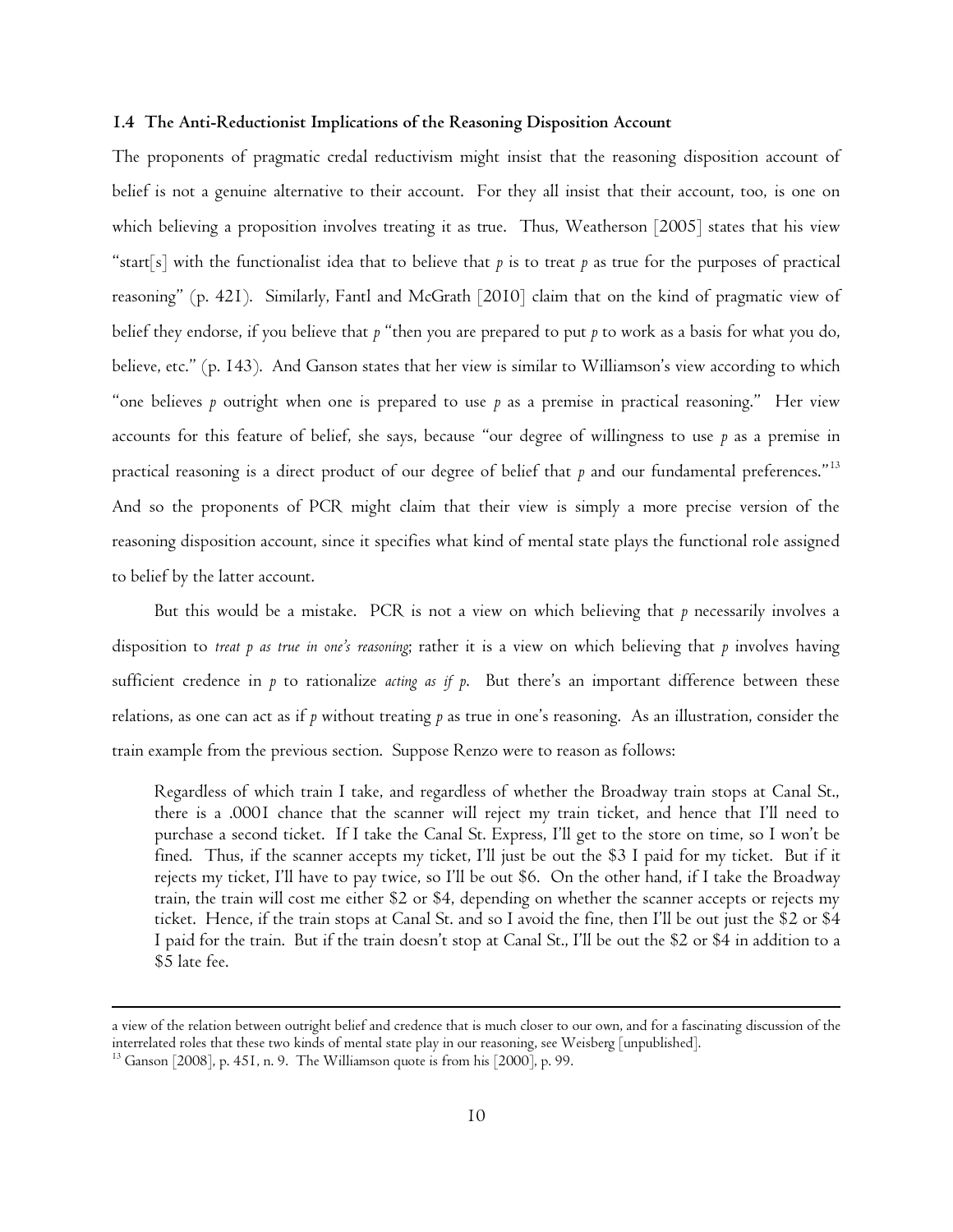So described, Renzo's decision problem can be represented by the following matrix:

#### **Table 2**

|                   | Ticket accepted;   | Ticket accepted;  | Ticket rejected;   | Ticket rejected;  |
|-------------------|--------------------|-------------------|--------------------|-------------------|
|                   | Broadway train     | Broadway train    | Broadway train     | Broadway train    |
|                   | stops at Canal St. | doesn't stop.     | stops at Canal St. | doesn't stop.     |
| Take the          | Pay \$2 and avoid  | Pay \$2 and incur | Pay \$4 and avoid  | Pay \$4 and incur |
| Broadway train    | fine; out \$2.     | fine; out \$7.    | fine; out \$4.     | fine; out \$9.    |
| Take the          | Pay \$3 and avoid  | Pay \$3 and avoid | Pay \$6 and avoid  | Pay \$6 and avoid |
| Canal St. Express | fine; out \$3.     | fine; out \$3.    | fine; out \$6.     | fine; out \$6.    |

If Renzo were to evaluate his options according to Table 2, then the expected utility he would assign to taking the Broadway train would be the average of the utilities of the outcomes in the first row, weighted by the probabilities of the corresponding states of nature, and so it would be .49995  $*(-\$2) + .49995$   $*(-\$2)$  $$7) + .00005$  \*(-\$4) + .00005 \*(-\$9) = -\$4.5002. And the expected utility he would assign to taking the Canal St. Express would be -\$3.0003. Renzo would therefore choose to take the Canal St. Express. And this is also the option that is rationally optimal conditional on the following supposition (call it *q*) *that the scanner will accept his ticket*. Thus, if Renzo were to evaluate his options according to Table 2, then he'd end up acting as if *q*. But evaluating his options in this manner would not involve treating *q* as true in his reasoning. Rather, it would involve treating *q* as highly probable, while at the same time taking into account the possibility that not *q*.

It seems, therefore, that the advocates of PCR are wrong to think that their view captures the idea that if someone believes a proposition then she is disposed to treat it as true in her reasoning. For an agent might have sufficient credence in *q* to rationalize acting as if *q*—and hence she might count as believing that *q* according to PCR—and yet she may be disposed never to treat *q* as true in her reasoning, but instead to always take into account the possibility that not  $q$ , in the manner illustrated in Table 2.<sup>14</sup>

<sup>14</sup> The defender of PCR might attempt to circumvent this objection by defining 'acting' sufficiently broadly to include *treating as true in reasoning* as a kind of acting. If she maintains that treating *p* as true is a way of acting as if *p*, then her view will imply that believing that *p* requires having sufficient credence in *p* to rationalize treating *p* as true in reasoning. Even so, however, her view still won't imply that believing that *p* involves having an *automatic disposition* to treat *p* as true in reasoning. For the manner in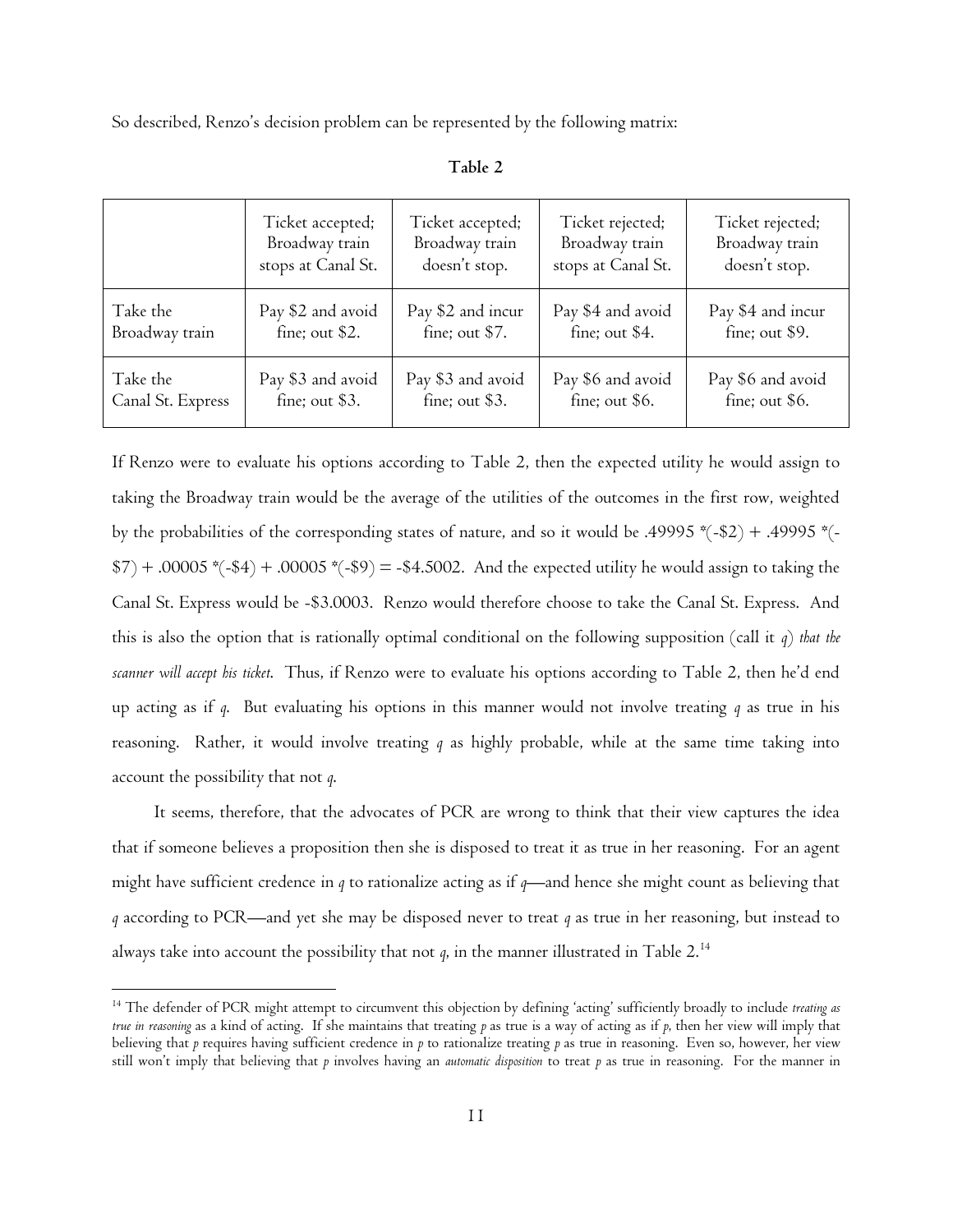We have argued that the idea that believing a proposition essentially involves an automatic disposition to treat it as true in reasoning is inconsistent with *pragmatic* credal reductivism. We will now argue, more generally, that this idea is inconsistent with *any* form of credal reductivism, that is, with any view on which to believe a proposition is to have sufficient credence in it. Why this is so can be seen if we consider an agent, Quirin, who has the following quirk. Quirin is so constituted that if his credence in a proposition is between .99 and .999999, then he will be disposed to treat this proposition as true in his reasoning, but if his credence in a proposition is greater than .999999 but less than 1, then he will not be disposed to treat it as true in reasoning, but will instead be disposed to treat it as extremely probable. Presumably it's consistent with what we've said that there is a proposition *p* and a circumstance *C* such that Quirin believes that *p* in *C* and Quirin's credence in *p* is between .99 and .999999. So suppose this is true. Assuming credal reductivism, *what it is* for Quirin to believe that *p* in *C* is for Quirin's credence in *p* in circumstance *C* to be at least as great as some minimal level, a minimal level that can be no greater than .999999. It follows that Quirin would count as believing that *p* in *C* if Quirin's credence in *p* were *above* .999999. And we have stipulated that if Quirin's credence in *p* were above .999999, then he would not be disposed to treat it as true in reasoning. And so it follows that if credal reductivism is true, then Quirin's believing that *p* does not essentially involve his being disposed to treat *p* as true in reasoning.

We will conclude this section with one final generalization. The basic idea of the reasoning disposition account—namely, that believing that *p* essentially involves having an automatic but defeasible disposition to treat *p* as true in reasoning—is not compatible with any view that reduced the property of believing that *p* to the Bayesian substratum of credences and preferences. For, where *B* is any property defined in terms of credences and preferences, if having property *B* is consistent with having a credence of less than one in *p*, then it will be possible for someone with property *B* to be disposed to treat *p*, in reasoning, not as *true* but rather as (at most) *extremely probable* . And if having property *B* precludes having a

which we are automatically disposed to reason may differ from the manner in which it would be most rational for us to reason, given our credences and preferences. [Add: gets the wrong result for someone who lacks the capacity to reason heuristically: the obsessive probabilist]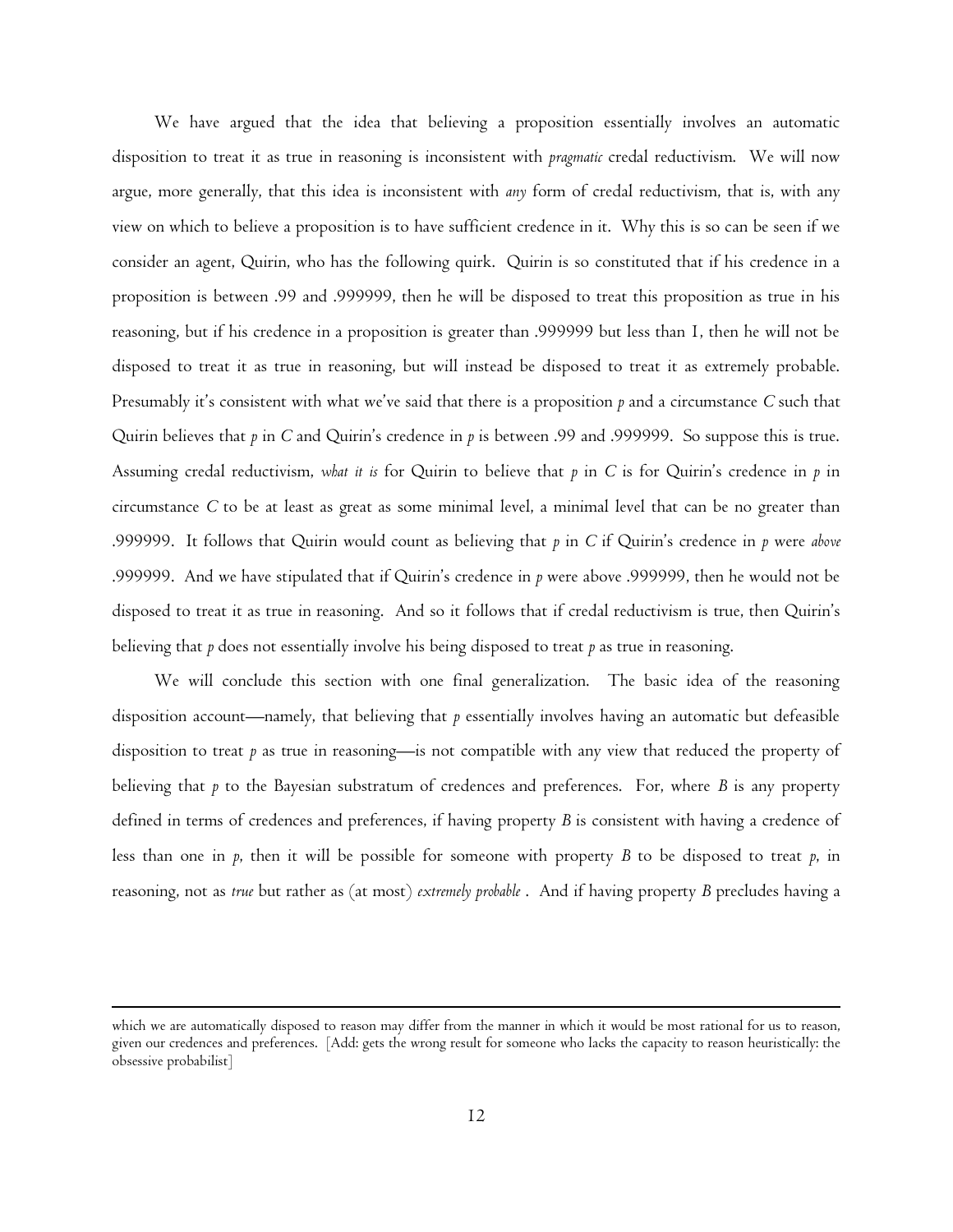credence of less than one in *p*, then having property *B* will involve being *indefeasibly* disposed to treat *p* as true in reasoning.<sup>15</sup>

#### **1.5 How the Reasoning Disposition Account can Explain Pragmatic Encroachment**

It is generally agreed that knowledge requires justification, and, in particular, that it requires a level of justification that is at least high enough to justify believing that *p*. We may distinguish, however, between *having the belief* that *p* and *occurently believing* that *p*. Accordingly, we may distinguish between the level of justification required to justify having the belief that *p*, and the level of justification required to justify occurrently believing that *p*. Plausibly, knowing that *p* requires a level of justification that is at least high enough to justify occurrently believing that *p*. Or, to put the same point in simpler (if less grammatical) terms, it is plausible that anyone who knows that *p* must be *justified to occurrently believe that p*.

But if this is right, then the reasoning disposition account of belief can help explain the Knowledge Action Principle. To provide such an explanation, we will need the following additional assumption.

*Justification Condition on Occurrent Attitudes*: If having attitude *A* essentially involves being disposed to under circumstance *C*, then an agent *S* is justified to occurrently have attitude *A* in *C* only if it is rationally permissible for *S* to in *C*.

This appears to be a plausible principle. It implies, for example, that if preferring *X* to *Y* essentially involves being disposed to choose *X* when faced with a choice between *X* and *Y*, then an agent is justified to *occurrently prefer X to Y* when faced with such a choice only if it is rationally permissible for the agent to *choose X* when faced with such a choice. Note that it is compatible with this principle that the agent may rationally continue to *dispositionally* prefer *X* to *Y* even when faced with a situation in which there is a choice

<sup>&</sup>lt;sup>15</sup> The account of belief offered in Frankish [2009] may appear to be a counterexample to the thesis of this paragraph. For Frankish claims that believing that *p* involves a disposition to treat *p* as true, or, as he puts it, a 'policy of premising that *p*.' But he nonetheless maintains that outright beliefs are reducible to credences and preferences. For he claims that 'one will count as having a flat out belief with content *p* if one is highly confident that one has embarked on a course of premising that *p* and attaches high desirability to adhering to it' (p. 85). These two claims are compatible, on his view, because having such a combination of credences and preferences would *constitute* having a policy of premising that *p*. But this seems wrong: for one can be *confident* that one has a policy of reasoning in a certain way, and *strongly prefer* that one adheres to such a policy, without actually having such a policy. Moreover, Frankish's account of belief has highly counterintuitive implications. It implies, for example, that one can rationally be certain that *p* is false while at the same time believing that *p*. For there are circumstances in which it would be rational to be certain that *p* is false, while at the same time *being confident* that one has embarked on a policy of premising that *p* and *strongly preferring* that one adheres to such policy.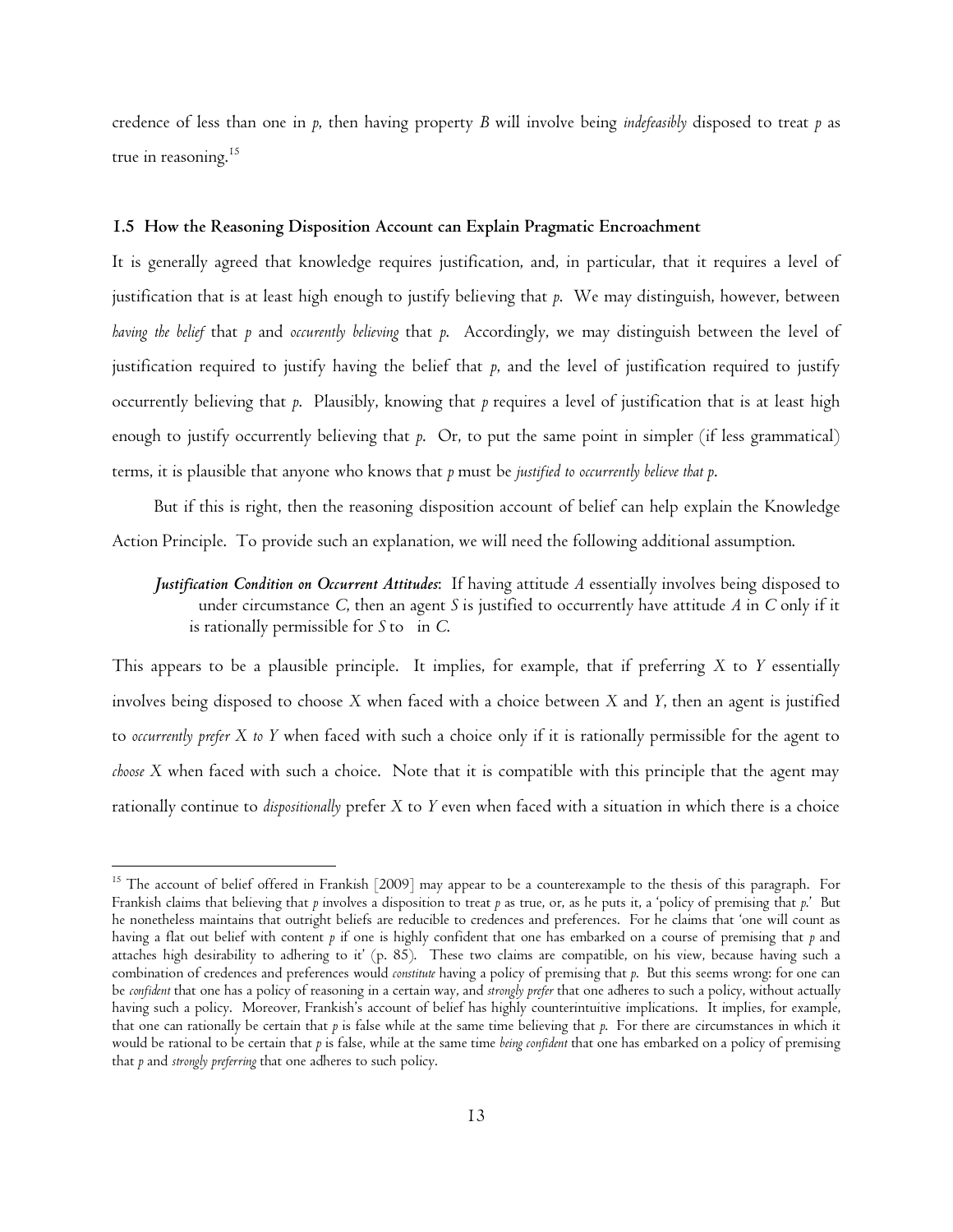between *X* and *Y* and it is not rationally permissible to choose *X*. The principle requires only that it is not rational to *occurrently* prefer *X* to *Y* in such a situation.

We can now derive the Knowledge Action Principle as follows (in each line, *S*, , *p* and *C* range over all agents, actions, propositions and choice situations, respectively).

- (1) [From the reasoning disposition account] If, in *C*, it is relevant whether *p*, then believing that *p* essentially involves being disposed to treat *p* as true in one's reasoning in *C*.
- (2) [From 1 and the Justification Condition on Occurrent Attitudes] In *C*, if it is relevant whether *p*, and *S* is justified to occurrently believe that *p*, then it is rationally permissible for *S* to treat *p* as true in her reasoning.
- (3) In *C*, if *S* knows that *p*, then *S* is justified to occurrently believe that *p*.
- (4) In *C*, if it is rationally permissible for *S* to treat *p* as true in her reasoning, then it is rationally permissible for *S* to act as if *p*.
- (5) [from 2, 3 and 4] In *C*, if it is relevant whether *p*, and *S* knows that *p*, then it is rationally permissible for *S* to act as if *p*.
- (6) In *C*, if it is rationally *impermissible* for *S* to act as if *p*, then what is unconditionally optimal must differ from what is optimal conditional on *p*, and so it is relevant whether *p*.
- (7) [From 5 and 6] In *C*, if it is rationally impermissible for *S* to act as if *p*, then *S* does not know that *p*.

Thus, from the reasoning disposition account of belief, together with some other plausible assumptions, we have derived the Knowledge Action Principle. And so this principle, and with it pragmatic encroachment on knowledge, can be explained using either of two accounts of belief: the pragmatic credal reductivist account or the reasoning disposition account. Moreover, the defender of either of these accounts can provide such an explanation without appealing to any pragmatic encroachment on justified credence. The pragmatic credal reductivist needn't appeal to pragmatic encroachment on justified credence, for she maintains that pragmatic differences can lead to differences between what is known by people with identical justified credences, by affecting whether these justified credences as amount to justified beliefs. And the proponent of the reasoning disposition account needn't appeal to pragmatic encroachment on justified credence, because she denies that belief is to be understood in terms of credence, and so she can deny that knowledge and justified belief must be understood in terms of justified credence.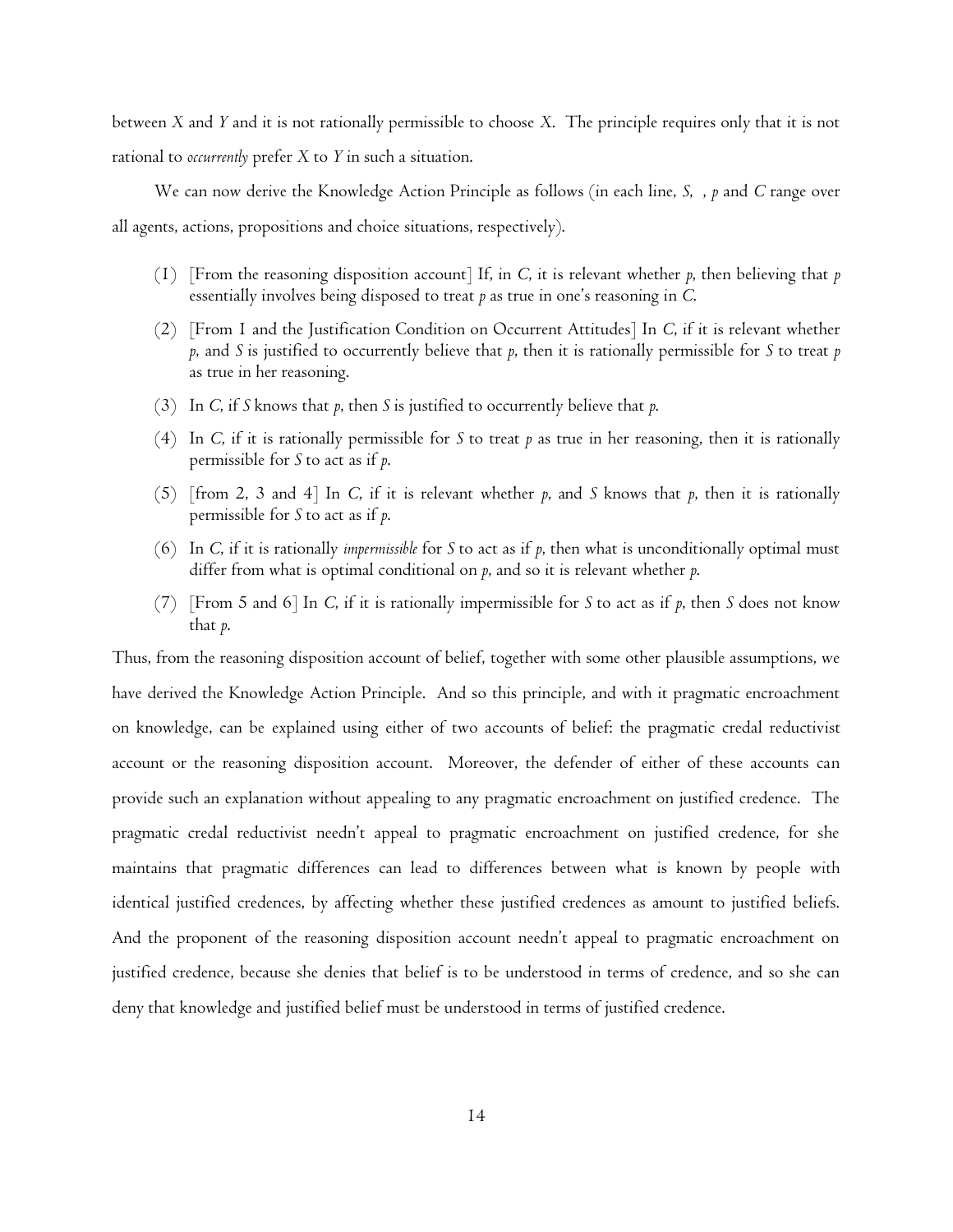## **2. Why Our Account is Preferable to Pragmatic Credal Reductivism**

So far, we have seen that there are at least two alternative accounts of belief that could explain the Knowledge Action Principle, and that could thus explain pragmatic encroachment on knowledge, without committing to pragmatic encroachment on justified credence. The question therefore arises as to which of these two accounts of belief is preferable. We will now argue that there is strong reason to prefer the reasoning disposition account. We will do so by considering four claims about belief that we take to characterize central features of belief as this attitude is ordinarily conceived. In the case of each claim, we will argue that the same pattern can be found: the reasoning disposition account can be used to explain the truth of the claim in question, whereas the pragmatic credal reductivist account, far from explaining the truth of the claim in question, cannot plausibly be reconciled with it. Hence, insofar as these four claims about belief are plausible, they make a very strong case for favoring the reasoning disposition account of belief over the reductivist alternative.

But first, a brief digression. Since three of the four claims will concern the *rationality* of outright belief, before we can evaluate the two accounts of belief in relation to these claims, we'll first need some understanding of what these accounts imply concerning such rationality.

#### **2.1 Rationality Conditions on Outright Belief**

On the pragmatic credal reductivist picture, the conditions under which it is rational to believe a proposition, in a given circumstance, are fairly straightforward. Under circumstance *C*, it's rational for *S* to believe that *p* just in case it's rational for *S*'s credence in *p* to be high enough to constitute believing that *p* in *C*. And this in turn will be true just in case it's rational for *S*'s credence in *p* to be high enough to rationalize acting as if *p* in every relevant choice situation.

On the reasoning disposition account, determining the rationality conditions for outright belief is less straightforward, but one thing is clear. On this account, belief is a kind of heuristic. And heuristics are justified pragmatically, in terms of the ends they serve. But on the reasoning disposition account, belief serves two competing ends. On the one hand, insofar as beliefs dispose one to treat what is believed as true in reasoning, belief serves the end of reasoning, which is to arrive at a good conclusion. Thus, one of the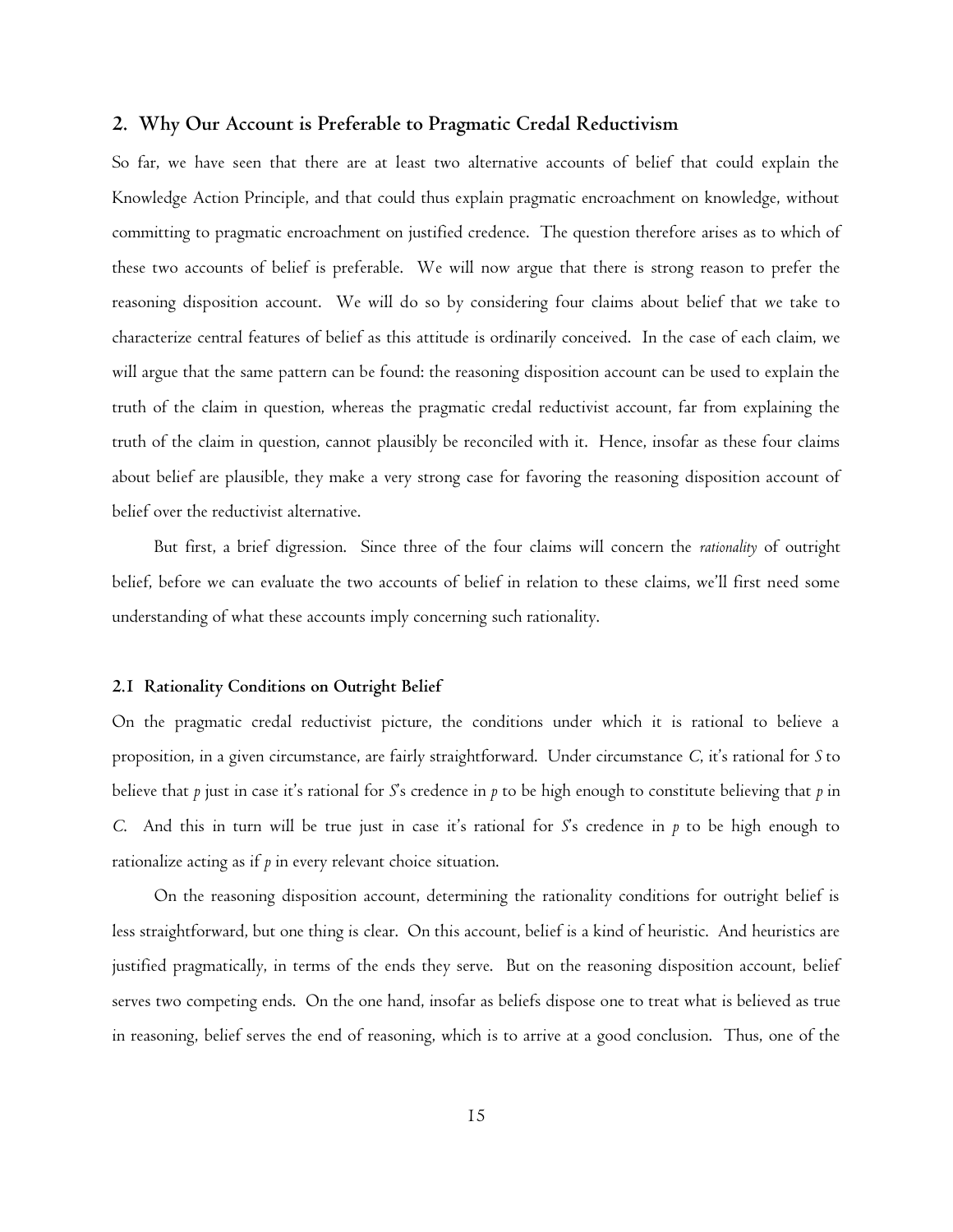ends of belief is to allow the believer to arrive at good deliberative conclusions—which, in the case of practical reasoning, amounts to choosing courses of action with high expected utilities. On the other hand, belief serves the end of preventing the cognitive overload that would result from reasoning in an ideal Bayesian manner on the basis of one's credences. Thus, the second end of belief is to minimize the cognitive costs of reasoning. And these two ends compete: reasoning in an ideal Bayesian manner would be optimal in relation to the first end, but far from optimal in relation to the second. And the more we depart from ideal Bayesian reasoning in order to promote the second end, the more we risk sacrificing the first end. What is required, therefore, is a balance between these ends.

But if belief is a heuristic whose function is to balance these two ends, then we would expect the rationality of belief to be intelligible in terms of these ends. There are several ways in which this might work. Here's one.

## *Procedural Rationality Condition*: A set of beliefs is rational only to the extent that it is licensed by rules or procedures that strike an optimal balance between minimizing expected cognitive costs and maximizing the expected value of the agent's deliberative conclusions.  $^{16}$

This principle connects the rationality of belief to the two ends indirectly, via rules or procedures, and so it can be thought of as the doxastic analogue of rule consequentialism in moral theory. And just as rule consequentialism is one among a plethora of ways in which the moral rightness of actions may be based on the moral values of outcomes,<sup>17</sup> so the Procedural Rationality Condition is one among a plethora of ways in which the rationality of belief may be based on the two ends we have indicated. We expect that many of these ways of connecting the rationality of belief to these ends would serve our explanatory purposes equally well, and we do not mean to commit ourselves to any one of them in particular. But for the sake of concreteness, in illustrating the explanatory potential of the reasoning disposition account, we will assume the Procedural Rationality Condition.<sup>18</sup>

<sup>&</sup>lt;sup>16</sup> We leave it open how these 'expected values' are to be understood. They might be defined in terms of the agent's actual or idealized credences, in which case they will vary as the agent's credences or evidence changes. Alternatively, the might be understood in terms of hypothetical priors, in which case they will not so vary.

 $17$  See, in particular, Sinnott-Armstrong [2006] and Driver [forthcoming].

<sup>&</sup>lt;sup>18</sup> One might object that *any* principle that ties the rationality of belief to the aforementioned ends must concern the practical rather than the epistemic rationality of belief. For the epistemic rationality of belief, one might argue, cannot depend on pragmatic factors. We do not take up this objection here, for here our principal opponents (namely pragmatic credal reductivists) are committed to pragmatic encroachment on both knowledge and the epistemic rationality of belief. For a detailed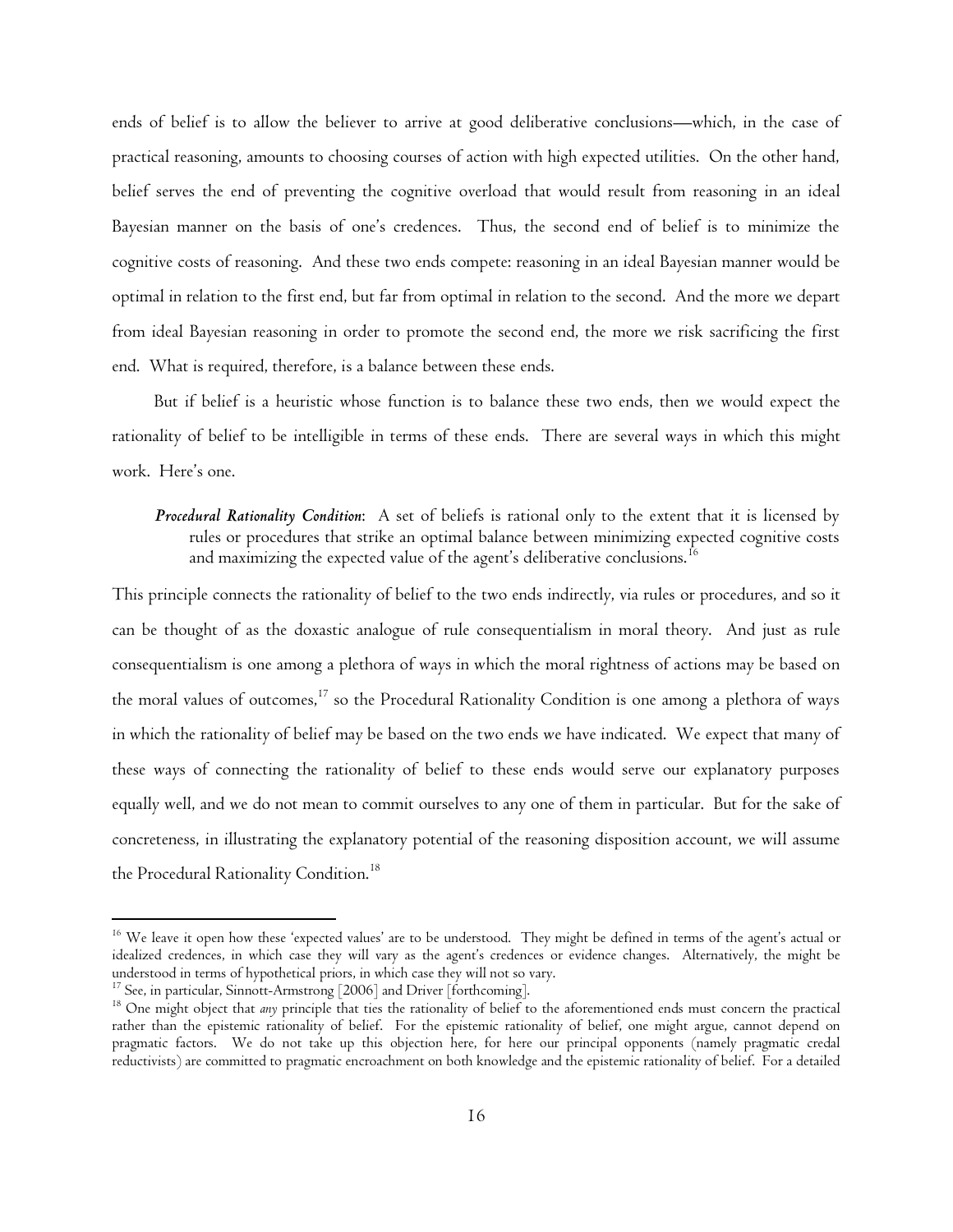We now turn to the four claims. While our discussion of the first claim won't require appealing to any principles of rationality, our discussions of the remaining three will.

#### **2.2 Correctness**

 $\overline{\phantom{a}}$ 

The first claim about belief may be stated as follows.

*Correctness*: Believing that *p* when *p* is true constitutes being right about whether *p*, whereas believing that *p* when *p* is false constitutes being wrong about whether *p*.

This claim about belief seems undeniable, and so it would seem to be a criterion of adequacy for an account of belief that it be compatible with this claim. Fantl and McGrath [2010] concur, and they criticize another version of credal reductivism—a version according to which the level of credence required for believing a proposition does not vary from context to context—precisely on the ground that it conflicts with Correctness:

Consider a standard Lockean View under which belief is a matter of having a credence greater than some *d* < 1. Suppose *d* is .98. If you have a .99 credence for *p*, and *p* turns out to be false, it does not follow that you were wrong about whether *p*. If you were told 'Ha, so you were wrong about whether *p*, weren't you?' you could reasonably say in your defense: 'Look, I took no stand about whether  $p$  is true or false; I just assigned it a high probability; I assigned its negation a [positive] probability, too' (p. 141).

Here we agree entirely with Fantl and McGrath. The considerations they adduce do seem to show that Correctness conflicts with what they call the Lockean View of belief. But these considerations seem equally to show that Correctness conflicts with PCR. For suppose that, given your practical circumstances, the minimum level of credence you'd need to have in *p* for it to be rational for you to act as if *p* in all there relevant choice situations is .98. And suppose your credence in *p* is .99, so that you count, on Fantl and McGrath's view, as believing that *p*. If *p* turns out to be false, and you were told 'Ha, so you were wrong about whether *p*, weren't you?' then once again it seems you could reasonably say in your defense: 'Look, I took no stand about whether *p* is true or false; I just assigned it a high probability (a probability that happened to suffice to rationalize acting as if *p* in the relevant choice situations); but I assigned its negation a positive probability, too.' This reply would seem to have just as much force as the original reply. Thus,

discussion of this issue, see Schroeder (forthcoming). And for a general discussion of the bearing of pragmatic factors on the rationality of attitudes, see Ross (2012).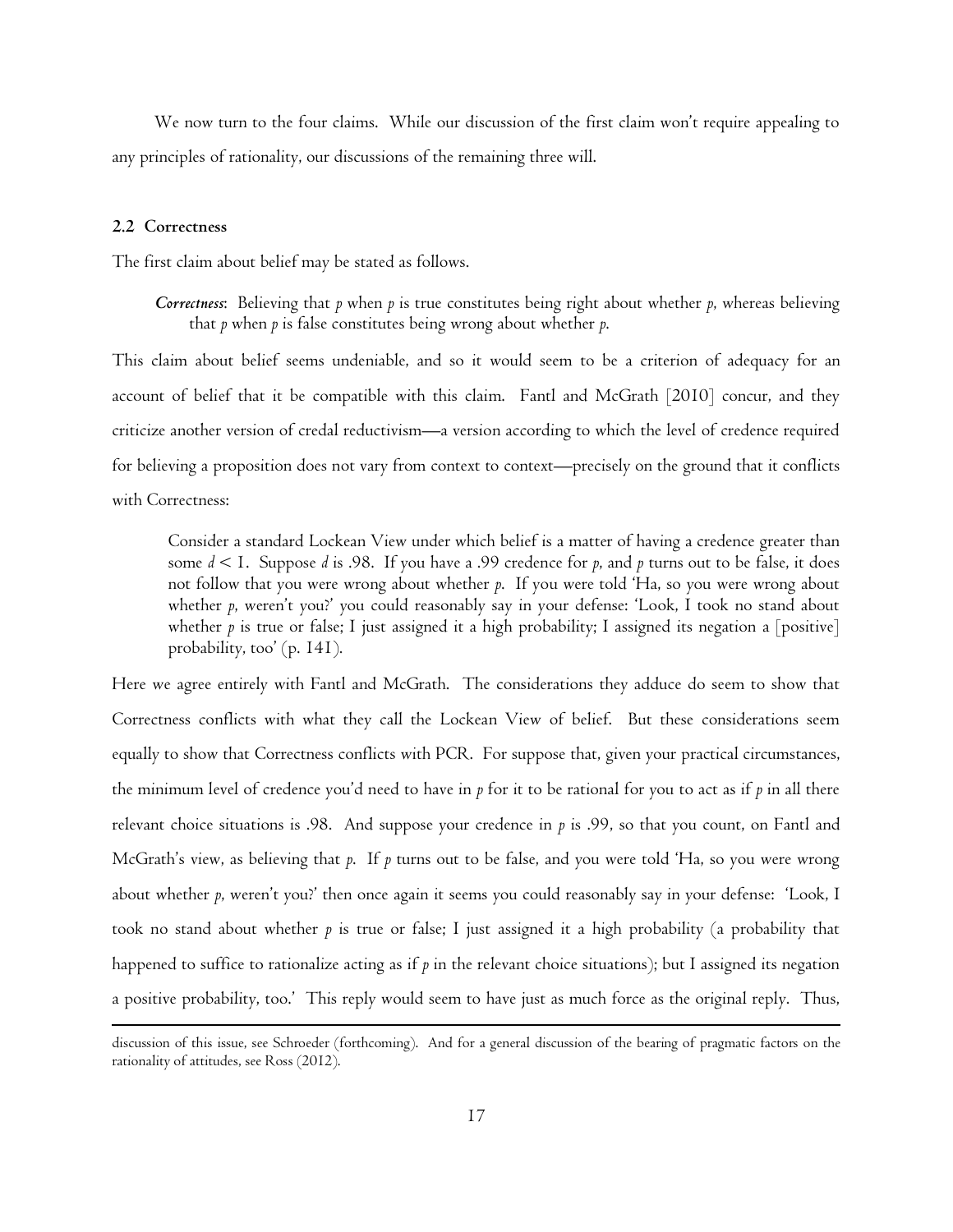the move from the Lockean view to PCR doesn't solve the serious problem with the former view that Fantl and McGrath identify.

Here's another way to put the problem. Whatever it is that constitutes, or makes it the case, that an agent is wrong about whether *p* when *p* is false, it can't be an attitude that involves, or commits the agent to, *acknowledging the possibility that p is false*. But having a credence in *p* of less than 1 involves, or commits one to, having a positive credence in ~*p*, and so it involves, or commits one to, acknowledging the possibility that *p* is false. Hence, having a credence of less than one in a false proposition *p* can't constitute being wrong about whether *p*. But if having a credence of less than one in a false proposition *p* could constitute falsely believing that *p*, and if falsely believing that *p* always constitutes being wrong about whether *p*, then having a credence of less than one in a false proposition *p* could constitute being wrong about whether *p*. It follows that if having a credence of less than one in a false proposition *p* could constitute falsely believing that *p*, then it would not be the case that falsely believing that *p* always constitutes being wrong about whether *p*. Consequently, any view on which having less than full credence in a false proposition can constitute believing this proposition—including PCR—is incompatible with Consistency.

By contrast, the reasoning disposition account is not only consistent with Correctness, but can help to explain why it's true. For according to the reasoning disposition account, the belief that *p* is a mental state that disposes one to treat *p* as true in one's reasoning. But if *p* is true, then someone who is treating *p* as true in her reasoning is operating with a conception that corresponds to the actual situation with respect to *p*, and in this manner she is getting things right with respect to *p*; whereas if *p* is false then she is operating with a conception that corresponds to a non-actual situation with respect to *p*, and in this manner she is getting things wrong with respect to *p*. Hence, the reasoning disposition account implies that if *p* is true, then someone who believes that *p* is thereby right about *p* in the sense that she is disposed to reason in a way that involves getting things right with respect to *p*, whereas if *p* is false then someone who believes that *p* is thereby wrong about whether *p* in the sense that she is disposed to reason in a way that involves getting things wrong with respect to *p*.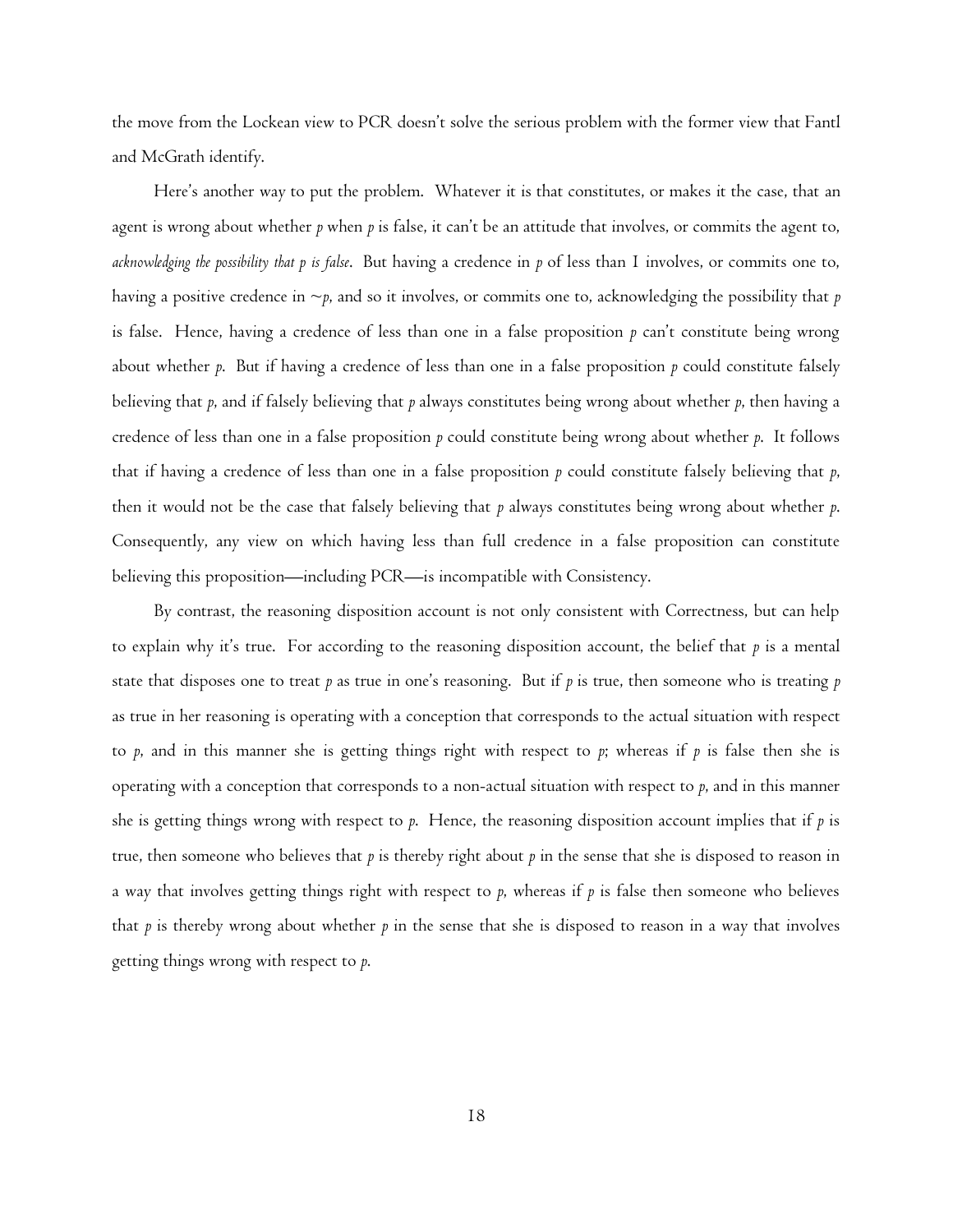#### **2.3 Stability**

While Correctness raises a general problem for just about *any* version of credal reductivism, the remaining three claims we will consider raise special problems for *pragmatic* credal reductivism. Here is one such claim.

*Stability*: A fully rational agent does not change her beliefs purely in virtue of an evidentially irrelevant change in her credences or preferences.

In relation to changes in one's belief in a proposition *p*, when we say that a given preference is evidentially irrelevant, we mean that one's having this preference provides no evidence for or against *p*. And when we say that one's credence in *q* is evidentially irrelevant, we mean both that *q* provides no evidence for or against *p*, and that one's credence in *q* provides no evidence for or against *p*. Understood in this way, Stability seems very plausible. If a fully rational agent's ice cream preferences provide no evidence for or against the cat's being on the mat, then the agent shouldn't gain or lose the belief that the cat is on the mat purely in virtue of changing her ice cream preferences. Similarly, if neither facts about the weather in Kalamazoo nor facts about an agent's credences concerning the weather in Kalamazoo provide any evidence for or against the cat's being on the mat, then the agent shouldn't gain or lose the belief that the cat is on the mat purely in virtue of changing her credences concerning the weather in Kalamazoo. However, PCR conflicts with Stability. For according to PCR, to believe that *p* is to have sufficient credence in *p* to rationalize acting as if *p* in the relevant choice situations. But how much credence in *p* this will require will generally depend on evidentially irrelevant credences and preferences.

To see how this can depend on evidentially irrelevant *credences*, consider High and Low, where it appears that in Low, but not in High, Sarah knows that *r* (that is, that the sandwich on the right is an almond butter sandwich). The pragmatic credal reductivist explains this difference by maintaining that, while the level of credence that it is rational for Sarah to have in *r* is the same in High and in Low, it is true in Low, but not in High, that having this level of credence suffices for believing that *r*. Suppose, however, that in Low, while Sarah's credence in *r* remains constant, she comes to have high credence in the proposition that her guest has a peanut allergy. In this case, her situation would become relevantly similar to her situation in High. And so it seems the pragmatic credal reductivist is committed to saying that Sarah's credence in *r* would cease to be sufficient to constitute believing that *r*. Conversely, suppose that in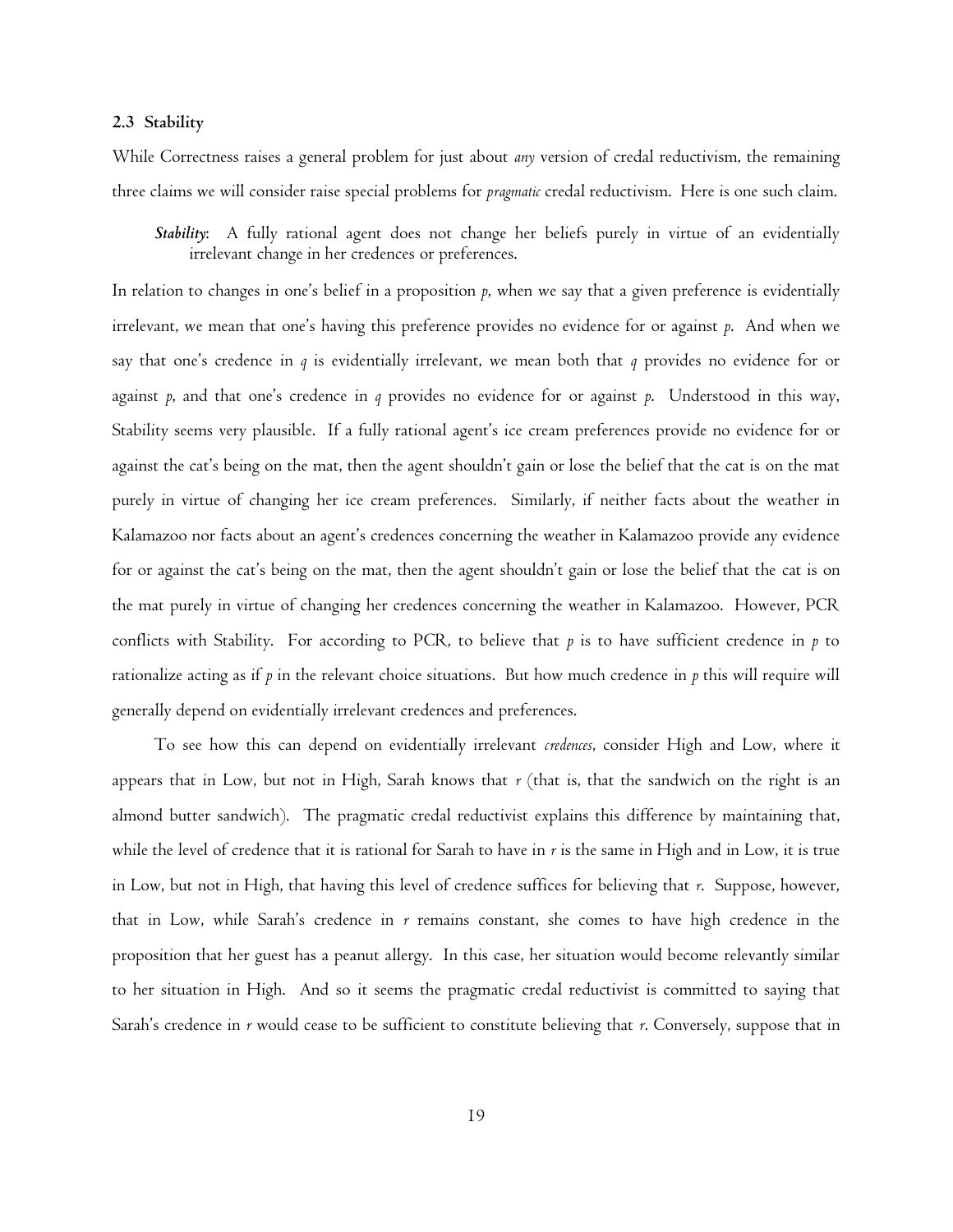High, Sarah were to become confident that her guest has *no* peanut allergy. In this case, her situation would become relevantly similar to her original situation in Low. And so it seems the pragmatic credal reductivist is committed to saying that Sarah's credence in *r* would come to be sufficient to constitute believing that *r*. Thus, it seems the pragmatic credal reductivist is committed to saying that Sarah could gain or lose the belief that *r* purely in virtue of an evidentially irrelevant change in her credences.

To see how, according to PCR, a rational agent's beliefs can change purely in virtue of a change in her evidentially irrelevant *preferences*, consider a case in which Sarah is dining alone, and she must choose between the three sandwiches in the fridge. Suppose Sarah has no allergies, and she has a preference, of an ordinary magnitude, for the almond butter sandwich over the tuna sandwich, and she has a preference of an equal magnitude for the tuna sandwich over the peanut butter sandwich. This would seem to be an ordinary, low-stakes context where Sarah should count as knowing that *r*, and so the pragmatic credal reductivist should maintain that, in this case, Sarah's justified credence in *r* is sufficient for her to count as believing that *r*. But now suppose that while Sarah's credence in *r* remains constant, the degree to which she prefers the almond butter sandwich to the tuna sandwich progressively diminishes. There will come a point, as the magnitude of this preference approaches zero, when Sarah's credence in *r* will cease to suffice to rationalize her acting as if *r* by taking the sandwich on the right. Hence, PCR will imply that there will come a point where Sarah's credence in *r* ceases to suffice for her to believe that *r*. And in the reverse case, where the magnitude of Sarah's preference progressively increases from zero, PCR will imply that there will come a point where Sarah's credence in *r* comes to suffice for her to believe that *r*.

Note that PCR doesn't merely imply that changes in a rational agent's beliefs can be *caused* by changes in her evidentially irrelevant credences or preferences. Rather, it implies that the latter changes can *constitute* the former changes. Thus, it implies that, in the case just described, as the strength of Sarah's preference increases or decreases, *by that very fact* she would gain or lose the belief that *r*. And this implication is very hard to accept.

The instability predicted by PCR is particularly implausible in relation to propositions for which we have overwhelming evidence, but in which we aren't absolutely certain. Suppose Stella is extremely confident that steel is stronger than Styrofoam, but she's not so confident that she'd bet her life on this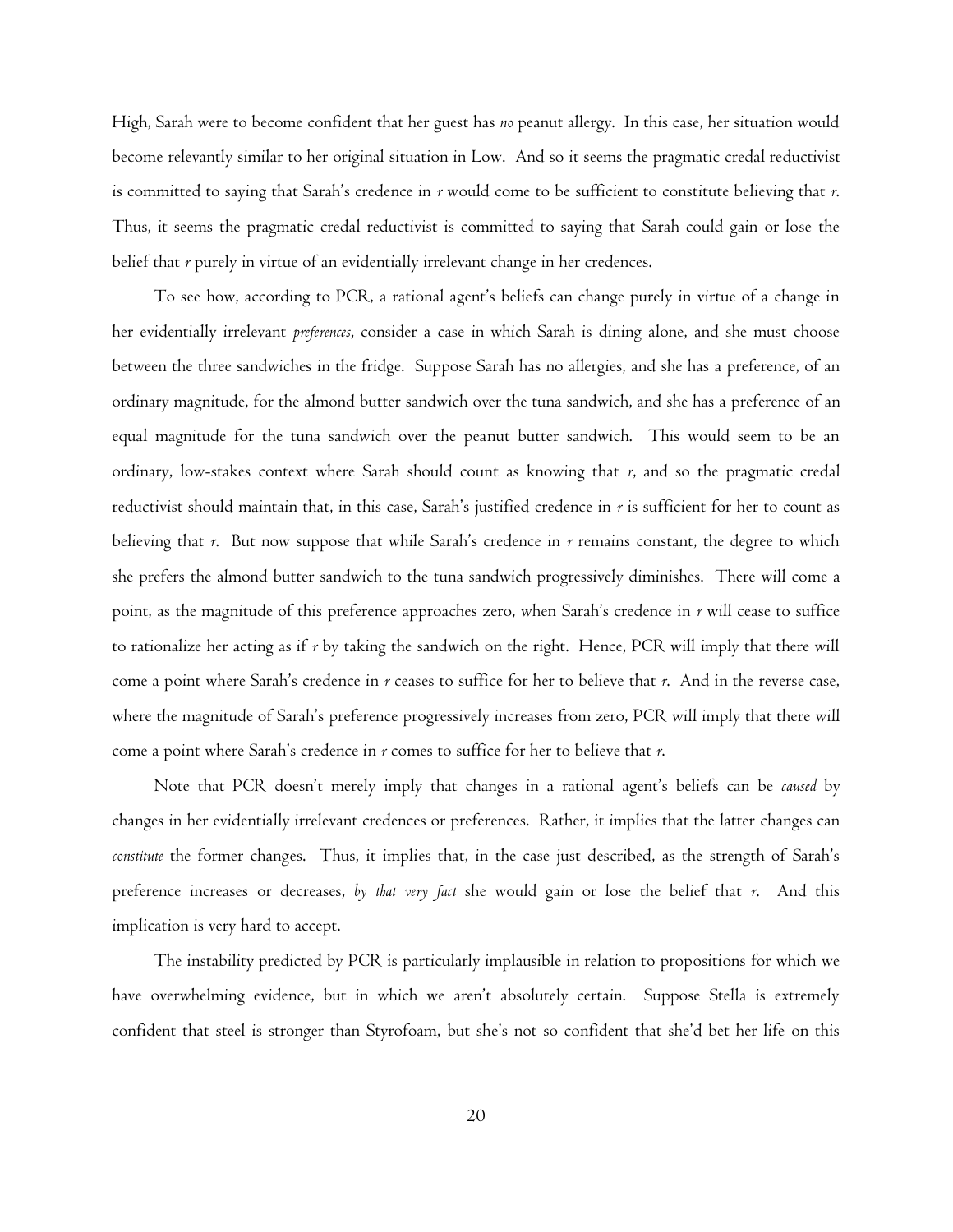proposition for the prospect of winning a penny. PCR implies, implausibly, that if Stella were offered such a bet, she'd cease to believe that steel is stronger than Styrofoam, since her credence would cease to rationalize acting as if this proposition is true.

While PCR is inconsistent with Stability, the reasoning disposition account supports a conception of belief that would explain why Stability is true. For, as we argued in section 1.4, the reasoning disposition account assigns to belief a role that credences and preferences simply cannot play. And so it supports a conception of belief as an autonomous mental state distinct from credences and preferences. And from this conception it follows that changes in evidentially irrelevant preferences and credences can't constitute changes in one's beliefs.

Moreover, the reasoning disposition account can explain more than this. Consider cases where an agent moves from a low- to a high-stakes context, or vice versa, in virtue of changes in evidentially irrelevant credences or preferences (where, relative to a proposition *p*, a *high-stakes* context is one where the costs of acting as if *p* if *p* is false are high relative to the costs of failing to act as if *p* if *p* is true, and a *lowstakes* context is one where the reverse obtains). In such cases, the reasoning disposition account supports not only the claim that these changes don't *constitute* changes in the agent's beliefs, but also the claim that these changes don't *rationalize* changes in the agent's beliefs.

For assuming the Procedural Rationality Condition from section 2.1, it will be rational for an agent to change her beliefs as she moves between high- and low-stakes contexts only if such changing beliefs are licensed by procedures that strike an optimal balance between minimizing expected cognitive costs and maximizing the expected value of the agent's deliberative conclusions. (Let's call such procedures *optimific*.) But if the reasoning disposition account is true, then we should not expect the optimific procedures to license such changes in one's beliefs, as such changes would require an unnecessary expenditure of cognitive resources. For recall that according to the reasoning disposition account, the belief that *p* involves a *defeasible* disposition to treat *p* as true in reasoning, a disposition that is overridden when the costs of mistakenly acting as if *p* are salient. Hence, on this account, there will be no need to drop the belief that *p* when one enters a high-stakes context. For one can instead retain this belief while overriding the disposition to treat *p* as true, by attending to the costs of mistakenly acting as if *p*. And, having retained the belief that *p*, there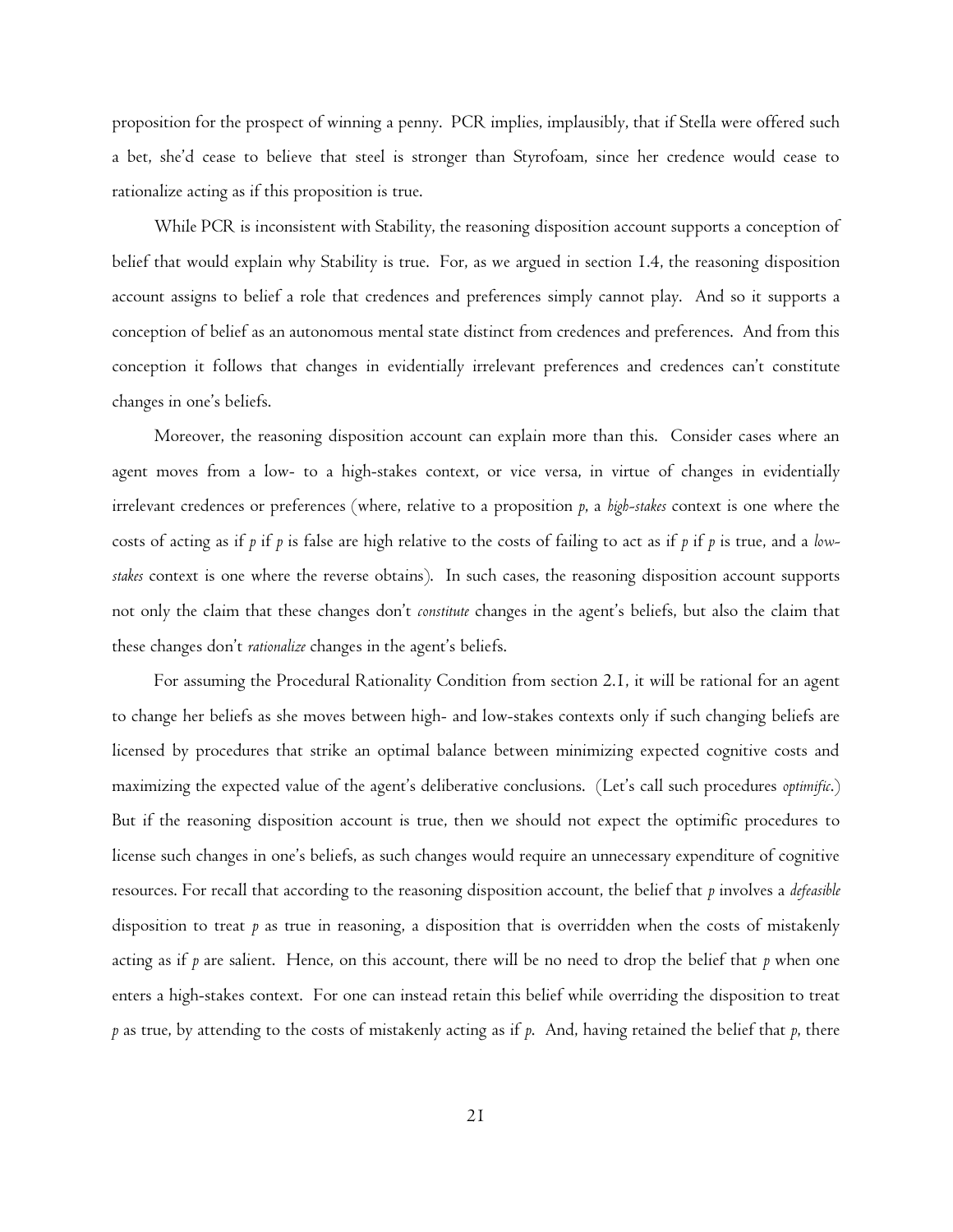will be no need to reacquire this belief when one reenters a low-stakes context. We should expect, therefore, that the optimific rules would prescribe stability in one's beliefs as one moves between high- and low- stakes contexts.

#### **2.4 Sufficient Evidence**

Our third claim about belief can be stated as follows.

*Sufficient Evidence*: It is rational to believe a proposition *p* only if one's evidence significantly favors *p* over its negation.

This claim is difficult to deny, and yet it conflicts with PCR. The conflict is particularly striking in relation to what we may call *practically irrelevant propositions*, that is, propositions such that one's credence in them makes no difference to how it would be rational for one to act. Here's one example:

*m*: The width of Salvador Dali's mustache when he painted *The Persistence of Memory* was twice the length of Cleopatra's nose when she met Mark Antony.

For most of us, most of the time, our credence in *m* makes no difference to how we should act. And so, regardless of what our credence in *m* may be, it will be rational for us to act as if *m*, in the sense of doing what would be rationally optimal conditional on *m*. Thus, PCR seems to imply that, even if our credence in *m* is zero, we will count as believing that *m*. And this result is clearly unacceptable.

Perhaps the solution to this problem lies in adopting an appropriate conception of the choice situations that count as relevant in evaluating what an agent believes. If the relevant choice situations are defined in a way that ties them to the agent's actual circumstances—if they are defined, for example, as the choice situations that the agent actually faces or that she could reasonably expect to face—then it will be hard to avoid the conclusion that there are some propositions such that our credence in them makes no difference in any relevant choice situation. Hence it will be hard to avoid the conclusion that there are propositions for which *any* level of credence suffices for belief. The pragmatic credal reductivist can avoid this conclusion, however, if she defines the relevant choice situations in a manner that divorces them from the agent's actual circumstances, e.g., by identifying them with the class of choice situations the agent could *conceivably* face. For, given a sufficiently liberal conception of a relevant choice situation, low credence in a proposition will never suffice to rationalize acting as if it's true in every relevant choice situation. Such a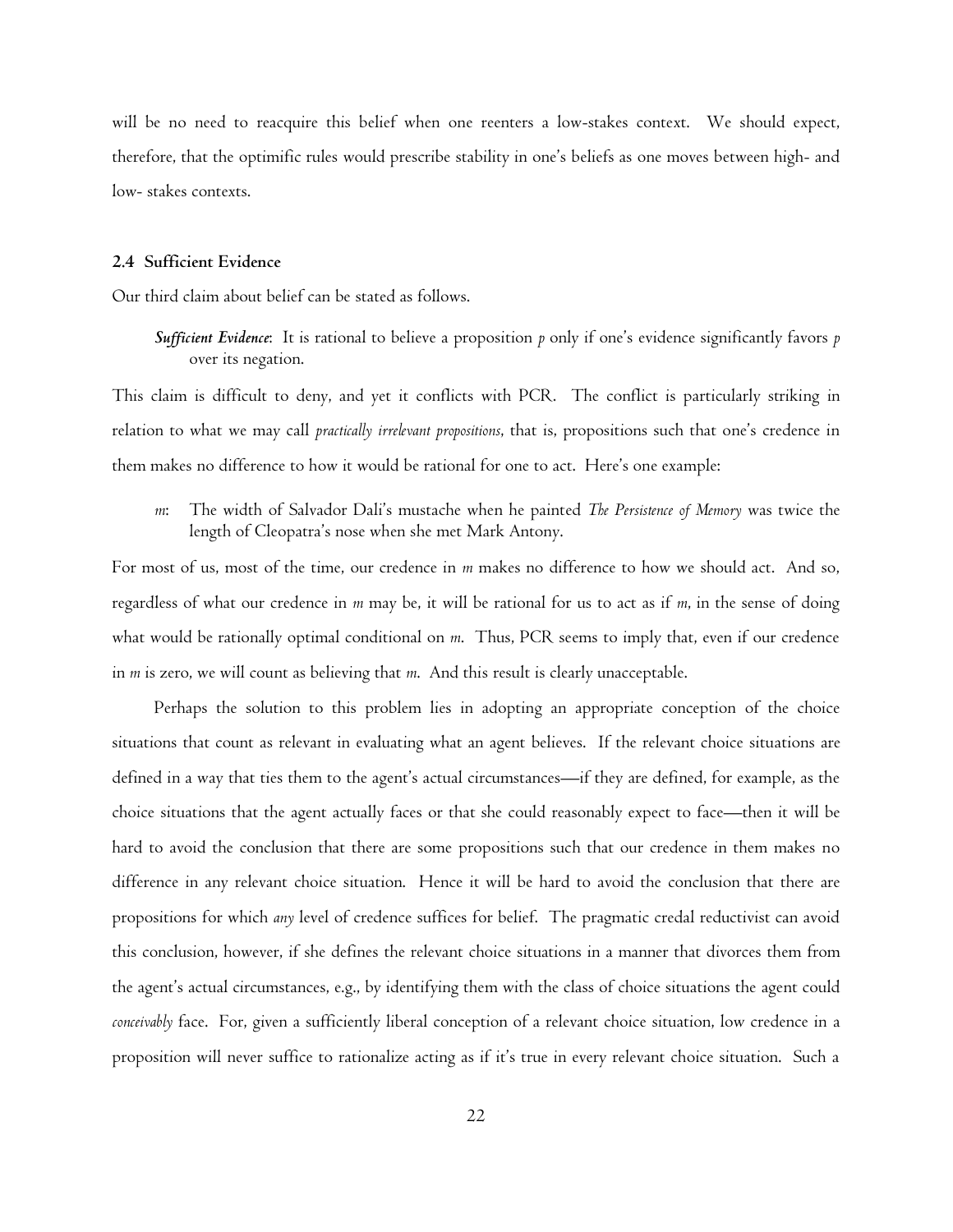move, however, would undermine the pragmatic credal reductivist explanation of pragmatic encroachment. For recall that, according to this explanation, the reason that Sarah knows that *r* in Low but not in High is that it is true in Low, but not in High, that Sarah's credence in *r* suffices to rationalize acting as if *r* in the relevant choice situations. But this explanation only works if the choice situations that count as relevant are closely tied to Sarah's actual circumstances.

Is there any way for the pragmatic credal reductivist to solve the problem raised by practically irrelevant propositions? Among the proponents of this view, the only one to recognize and address this problem is Brian Weatherson. To understand his proposed solution, we'll need to consider it in some detail. On Weatherson's view, *S* believes that *p* just in case, for all *A* and *B* in the appropriate class of options, and all *q* in the appropriate class of propositions, *S* prefers *A* to *B* conditional on *q* iff *S* prefers *A* to *B* conditional on (*p&q*). The key to solving the problem of practically irrelevant propositions is to give the right account of appropriate classes of propositions and options. In evaluating what an agent *S* believes, the appropriate class of propositions, according to Weatherson, are the 'active' propositions, defined as propositions that are either practically relevant to *S*, or salient to *S*, or conjunctions of propositions that are practically relevant or salient to *S*. And when evaluating whether an agent *S* believes a proposition *p*, the appropriate class of options,  $O_p$ , is defined as follows. Where *O* is the class of options that are available and salient to *S*,  $O_p$  is the union of *O* and the following options: the option of believing that *p*, the option of not believing that *p*, as well as the options of believing and of not believing that *q*, for every proposition *q* that is relevant or salient to *S*. Lastly, Weatherson stipulates that for any proposition *p*, *S* prefers believing that *p* to not believing that *p* just in case *S*'s credence in *p* exceeds .5 and conditionalizing on *p* would not affect *S*'s conditional preferences (conditional on any active proposition) over the options in *O*. And this stipulation holds both unconditionally, and conditional on *q*, for any *q*. (Weatherson [2005], pp. 421- 424).

As Weatherson shows, his view implies that a *necessary* condition for believing a proposition *p* is that one's credence in *p* exceed .5. For if one's credence in *p* does not exceed .5, then conditionalizing on *p* will affect one's conditional preferences over the options of believing that *p* and not believing that *p*. However, Weatherson's theory still has the implausible implication that, very often, a *sufficient* condition for *S*'s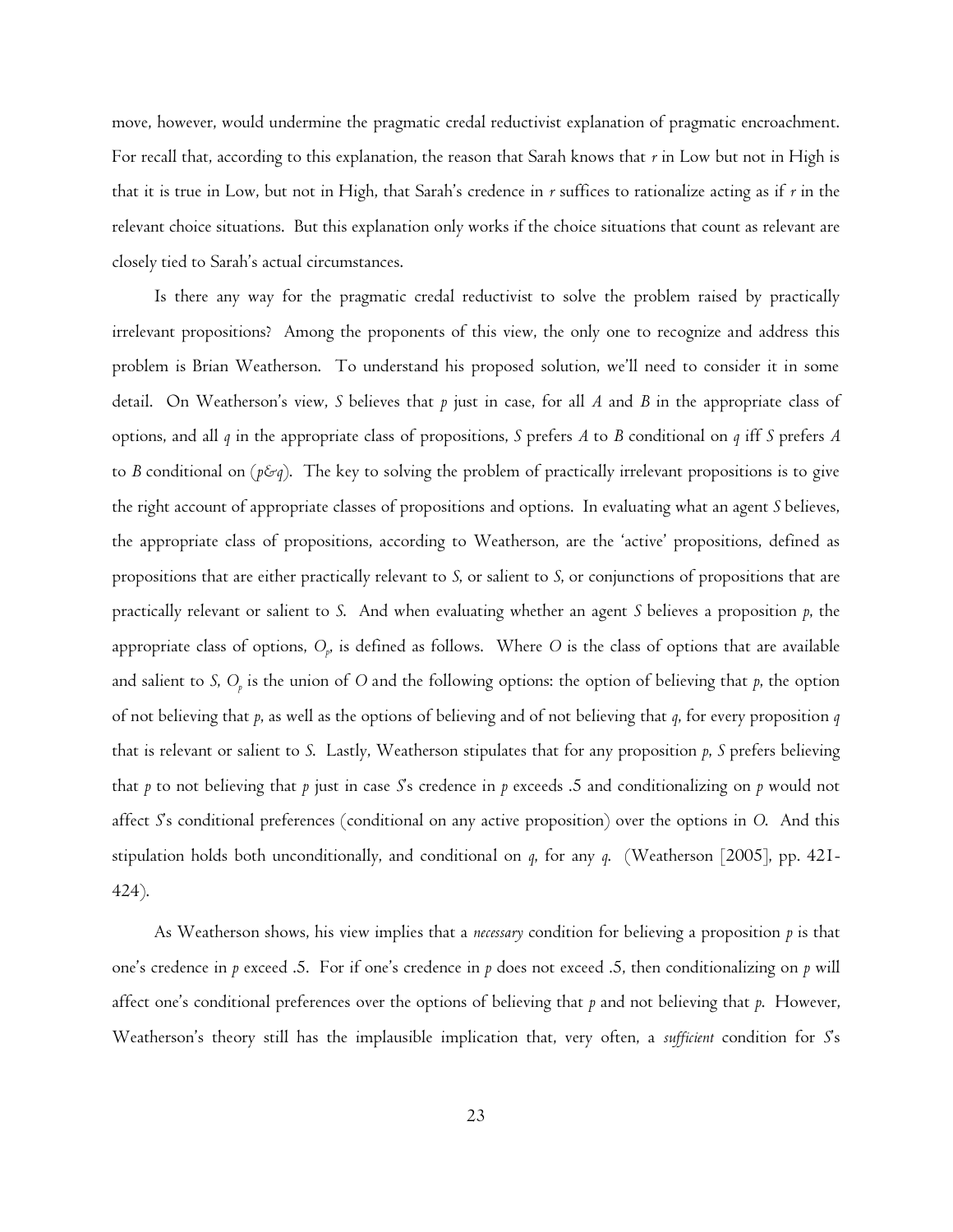believing that *p* is that *S* have credence above .5 in *p*. This will be true, in particular, if *p* is *strongly* practically irrelevant for *S*, in the sense that the following two conditions obtain:

- (i) Apart from the options of believing that *p* and of not believing that *p*, conditionalizing on *p* would not affect *S*'s conditional preferences (conditional on any active proposition) over the options in  $O<sub>n</sub>$ . .
- (ii) *p* is probabilistically independent of every active proposition. That is, for every active proposition *q*, *S*'s credence in *p* conditional on *q* is the same as *S*'s unconditional credence in *p*.

For it follows from Weatherson's account of belief, together with condition (i) above, that if *p* is strongly practically irrelevant for *S*, then *S* believes that *p* so long as conditionalizing on *p* wouldn't affect *S*'s conditional preferences over the options of believing that *p* and of not believing that *p*. And it follows from Weatherson's account of conditional preferences over beliefs, together with condition (ii), that if *p* is strongly practically irrelevant for *S*, then conditionalizing on *p* wouldn't affect *S*'s conditional preferences over these two options so long as *S*'s credence in *p* exceeds .5. And so it follows that if *p* is strongly practically irrelevant for *S*, then *S* will believe that *p* so long as *S*'s credence in *p* exceeds .5.

But this conclusion has very implausible implications. Suppose, for example, that Flip knows that the objective chance of an American penny coming up heads is .5005 (Yates et al. [1999], p. 314). Suppose, therefore, that Flip has credence .5005 in the following, strongly practically irrelevant proposition (call it *h*) that the next time an American penny is tossed by a Lithuanian xylophonist, it will come up heads. Surely Flip could withhold judgment concerning *h*, neither believing that *h* nor believing that ~*h*. But Weatherson's theory implies that Flip must believe that *h*. Consequently, Weatherson's theory conflicts with Sufficient Evidence. For it implies that rationality permits (and indeed requires) Flip to believe that *h*, even though his evidence doesn't significantly favor *h* over its negation.

We've seen that it's hard to square PCR with Sufficient Evidence. By contrast, the reasoning disposition account of belief, together with the Procedural Rationality Condition, can explain why Sufficient Evidence is true. To see how, let's say that *p* is a *low probability proposition* just in case the evidence doesn't significantly favor *p* over  $\neg p$ , so that the probability of *p* on the evidence doesn't significantly exceed .5. And let's say that *p* is a *problematic proposition* just in case the *benefits* of believing that *p* (in relation to the end of minimizing expected cognitive costs) are outweighed by the *costs* of believing that *p* (in relation to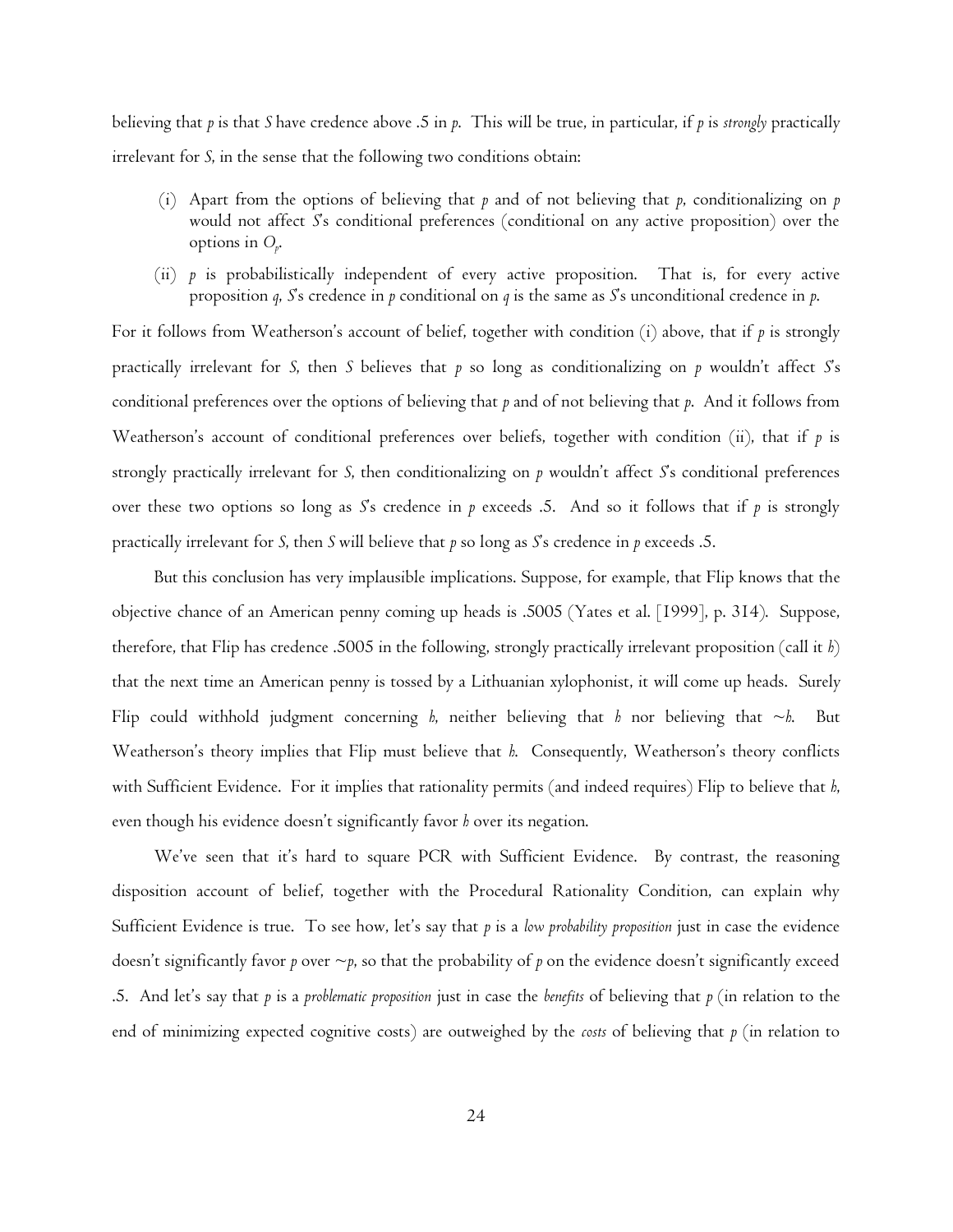the end of maximizing the expected value of one's deliberative conclusions). Now if the reasoning disposition account is true, then we should expect that, by and large, low probability propositions will be problematic, since, for most low probability propositions, being disposed to treat them as true in reasoning would do more harm than good. There may be the occasional low probability proposition that is unproblematic, but these will be rare, and the cognitive costs of identifying them would be high. And so any procedures that permitted belief in low probability propositions would either result in one's believing numerous problematic propositions (with the result that the procedures in question would fare poorly with respect to the end of maximizing the expected value of one's deliberative conclusions) or else these procedures would have to involve the screening out of problematic proposition (with the result that they would fare poorly with respect to the end of minimizing expected cognitive costs). Consequently, if the reasoning disposition account of belief is true, then we should expect the optimific rules or procedures to prohibit belief in low probability proposition. And so, if the reasoning disposition account and the Procedural Rationality Condition are both true, then we should expect belief in low probability propositions to be rationally impermissible, and so we should expect Sufficient Evidence to be true.

#### **2.5 Consistency**

The last claim about belief we will consider is the following.

*Consistency*: There is rational pressure to avoid logically inconsistent beliefs. In particular, where *A* is a small set of related propositions that are jointly inconsistent, it is rationally impermissible to simultaneously believe every proposition in *A*.

The conflict between Consistency and PCR can be seen by considering practically irrelevant propositions, such as *m*. As we saw in the last section, any version of PCR on which the relevant choice situations are limited to the agent's actual and foreseeable choice situations will imply *any* level of credence in *m* suffices for believing that *m*, since our credence in *m* makes no difference to how we should act in such situations. Note, however, that if our credence in *m* makes no difference to how it would be rational for us to act in our actual or foreseeable choice situations, the same will be true of our credence in *m*'s negation, ~*m*. And so such version of PCR will likewise imply that any credence in  $\sim$ *m* will suffice for believing  $\sim$ *m*. They will imply, therefore, that, regardless of what one's credences in *m* and in ~*m* may be, one will count as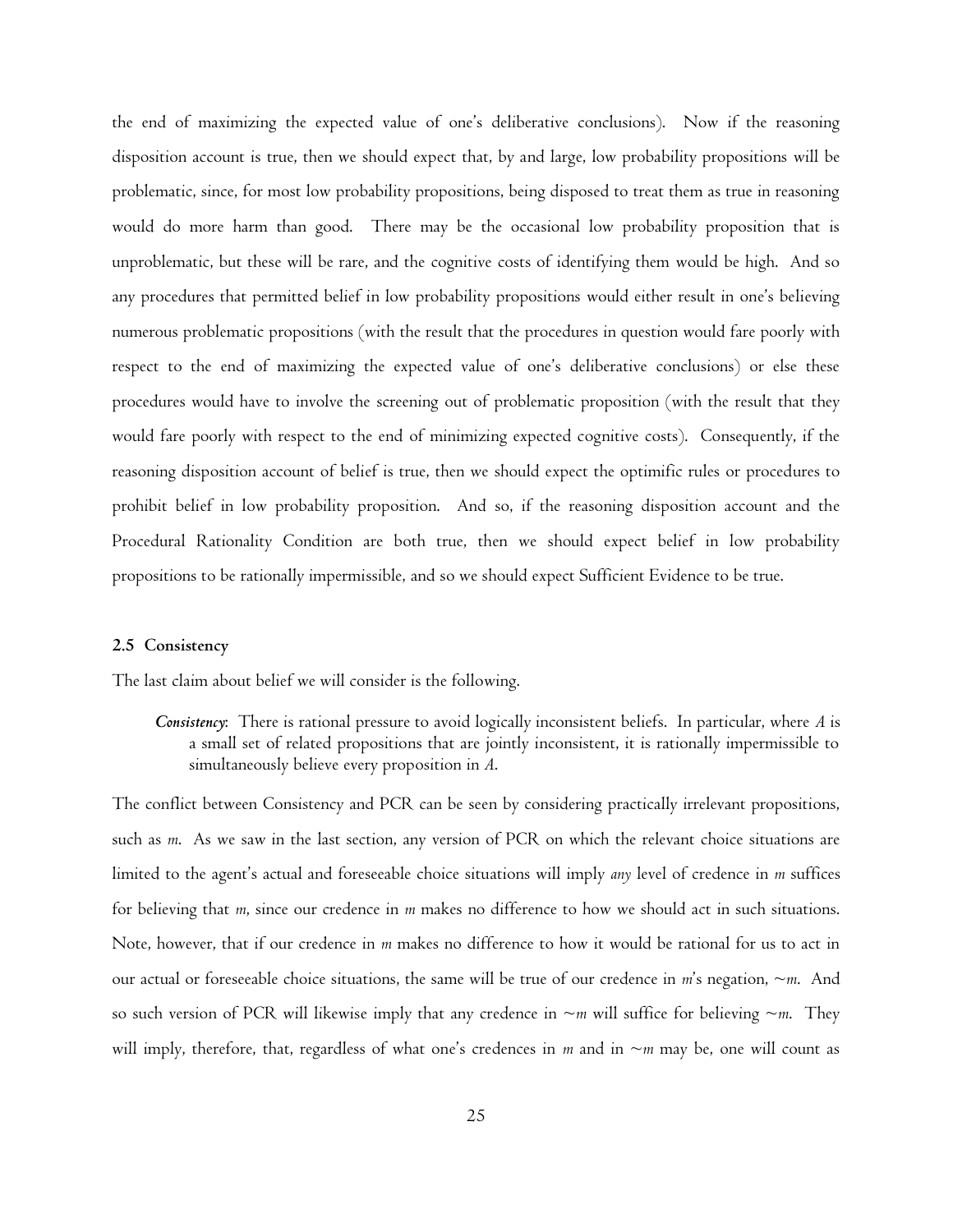believing both propositions. And so they will imply that a rational agent will believe both these propositions, contrary to Consistency.

Weatherson's theory avoids the implication that one can rationally believe both a proposition and its negation. For, as we saw in the last section, his theory implies that one believes a proposition only if one's credence in it exceeds .5. It therefore implies that a rational agent will never believe both a proposition and its negation, since she will never have more than .5 credence in each. However, Weatherson's view still conflicts with Consistency. To see how, consider the following three propositions:

- *x*: The number of hairs in the left half of Dali's mustache is not evenly divisible by three.
- *y*: The number of hairs in the right half of Dali's mustache is not evenly divisible by three.
- *z*: The number of hairs in one or other of the halves of Dali's mustache is evenly divisible by three.

Suppose that Gala rationally has 2/3 credence in each of these propositions, and that each one is strongly practically irrelevant for her. As we argued in the last section, Weatherson's theory implies that one will count as believing a strongly practically irrelevant proposition so long as one's credence in it exceeds .5. It thus implies that, in virtue of having these rational credences, Gala believes all three propositions. And so Weatherson's theory implies that one can rationally believe each proposition in a small set of closely related, jointly inconsistent propositions, contrary to Consistency.

Once again, while PCR is hard to reconcile with Consistency, the reasoning disposition account can help to explain why Consistency is true. For according to the reasoning disposition account, someone who believes that *p* is disposed to treat *p* as true in any reasoning in which it is relevant whether *p*. And so if this account of belief is true, there would be an inherent danger in believing jointly inconsistent propositions. For if one is ever in a situation where all these propositions are relevant to one's reasoning, then one will be at risk of treating each of them as true in one's reasoning. And this would prevent one from reasoning coherently, and hence from arriving at a good deliberative conclusion. This risk would be particularly great if one had inconsistent beliefs among a small set of closely related propositions, for such propositions are particularly likely to be jointly relevant in one's reasoning.

There are two ways in which cognitive rules or procedures could prevent such incoherent reasoning: they could either prevent the formation of inconsistent beliefs in the first place (or at least prevent the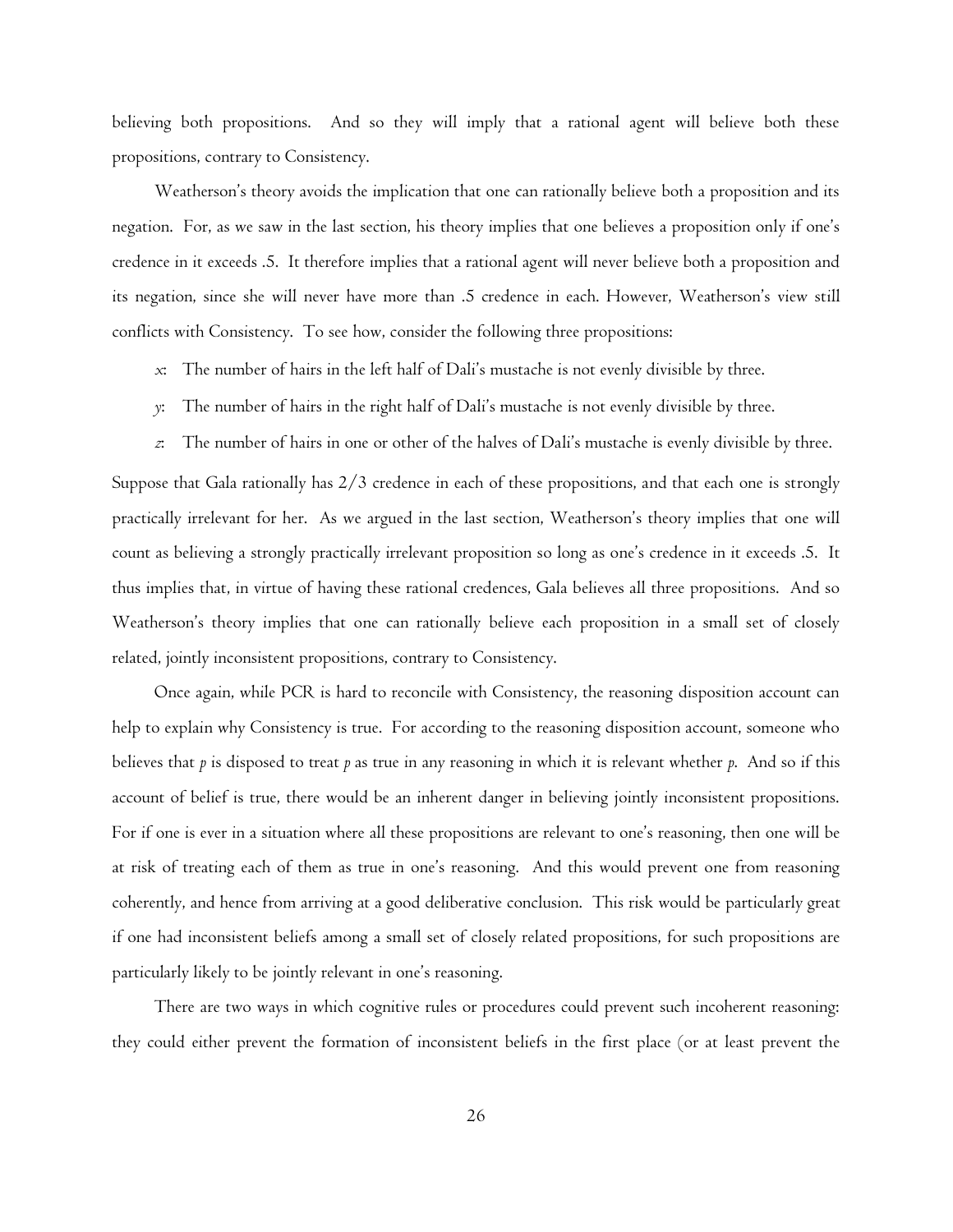formation of inconsistent beliefs among small sets of closely related propositions), or else they could allow such beliefs to be formed but prevent them from being jointly operative. But preventing the joint *formation* of such inconsistent beliefs would be much less cognitively costly than preventing their joint *operation*. For preventing the *formation* of jointly inconsistent beliefs would require only that a check for consistency be performed prior to forming any new belief. However, preventing the *operation* of jointly inconsistent beliefs would require that checks for consistency be performed far more frequently, prior to the employment of any given belief. Consequently, if the reasoning disposition account of belief is true, then we should expect the optimific rules to prohibit the formation of jointly inconsistent beliefs, at least in relation to small sets of closely related propositions. Hence, by the Procedural Rationality Principle, we should expect such inconsistent beliefs to be irrational. And so, if the reasoning disposition account and the Procedural Rationality Principle are both true, then we should expect Consistency to be true as well. $^{19}$ 

## **Historical Postscript**

 $\overline{\phantom{a}}$ 

It is said, rightly, that entities should not be multiplied beyond necessity. But it is likewise true that entities should not be reduced to the point of inadequacy. In theorizing about the mind, philosophers have tended to focus on the first of these principles. One result of this tendency has been a longstanding tradition of attempting to understand human action in terms of only two types of attitude, a single type of belief-like or cognitive attitude, and a single type of desire-like or conative attitude. This tradition can be traced back at least as far as Leibniz,<sup>20</sup> and it finds its most sophisticated contemporary expression in decision theory, where rational action is understood purely in terms of credences and preferences.

One thing that has emerged in the practical reason literature, however, is that for cognitively limited agents like us, credences and preferences aren't enough; we need a separate attitude of intention. This has

<sup>&</sup>lt;sup>19</sup> This explanation of Consistency, like the explanations we offer of Stability and of Sufficient Evidence, relies on claims about contingent features of human beings. There may be believers who are very different from us about whom these claims are false. Hence, our arguments are not meant to show that Stability, Sufficient Evidence and Consistency are true unrestrictedly, of every possible believer. And this is as it should be, as it is far from obvious that these principles are true unrestrictedly, of all possible believers. Moreover, even in relation to beings very different from us, the Procedural Rationality Condition will never imply that that any of these three claims is *false*. That is, it will never imply that it would be *rational* for such beings to have unstable, improbable, or inconsistent beliefs. For the Procedural Rationality Condition provides only necessary, not sufficient, conditions for rationality, and so it never implies that any beliefs are rational.

<sup>20</sup> See Leibniz's *Monadology*, sec. 14ff. and his *Principles of Nature and Grace*, sec. 2, both of which are printed in Leibniz [1898].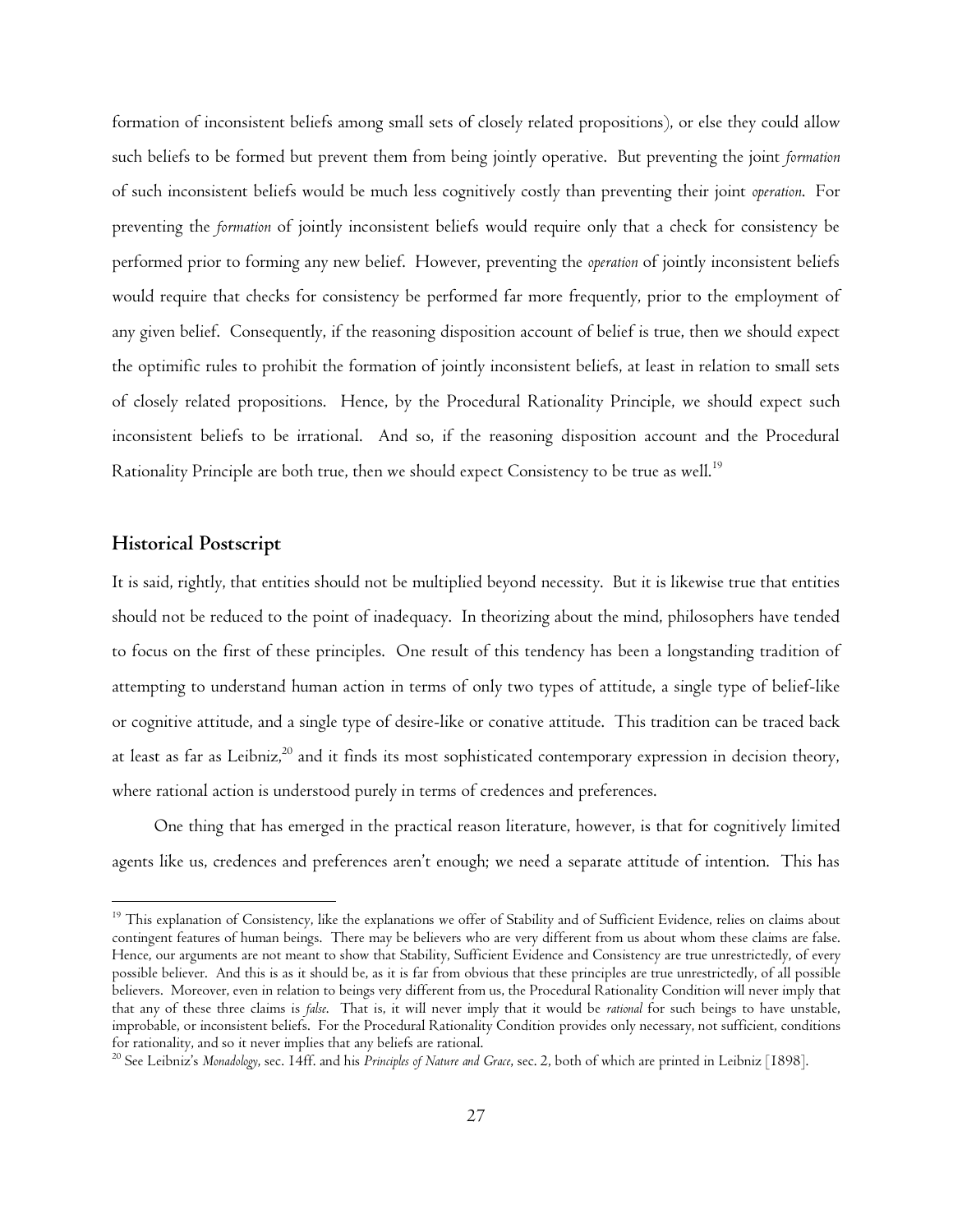been argued most forcefully by Micheal Bratman.<sup>21</sup> If we had infinite cognitive resources, Bratman argues, we'd have no need for prior intentions. At each moment of action we could consider every possible alternative, instantly calculate which alternatives have the highest expected utility relative to our credences and preferences, and act accordingly. But such exhaustive and instantaneous consideration of alternatives is not feasible for cognitively limited agents like us. And so we need an attitude of *prior intention* or of *settling on a course of action in advance*, so as to guide our future actions and limit our future deliberations to options consistent with what we have settled on. And Bratman argues that no combination of preferences and credences, nor any similar combination of desire-like and belief-like attitudes, can play this role. In part because of Bratman's arguments, and in part because of the disappointing track record of attempts to reduce intentions to desire-like and belief-like attitudes,<sup>22</sup> the project of carrying out such a reduction has been largely abandoned, and the autonomy of intention is now widely acknowledged. $^{23}$ 

In this paper we have been arguing that an analogous situation exists with respect to outright belief. If we had infinite cognitive resources, then we'd have no need for an attitude of outright belief by which to guide our actions, for we could reason in an ideal Bayesian manner on the basis of our credences and preferences alone. But such reasoning isn't feasible for cognitively limited agents like us, and so we need an attitude of *outright belief* or of *settling on the truth of propositions*, so as to limit what we consider in our reasoning to possibilities consistent with what we have settled on. And we have argued that no combination of preferences and credences can play this role. Thus, the reasons for acknowledging the autonomy of outright belief are closely analogous to the reasons for acknowledging the autonomy of intention. What these considerations suggest, in both cases, is that to reduce the bases of rational action to credences and preferences would be to reduce entities to the point of inadequacy.

 $\overline{a}$ 

<sup>&</sup>lt;sup>21</sup> See especially Bratman [1987]. See also Bratman [1985].

 $22$  For examples of reductivist accounts of intention, see Audi [1973]; Davidson [1980], chaps 1, 2, and 5; Brand [1984]; and Davis [1984]. For anti-reductivist arguments, in addition to those given by Bratman, see Donagan [1987] and Mele [1988]. <sup>23</sup> There are, of course, some exceptions. For a recent defense of a view on which intention is a kind of belief, see Setiya [2007]. And for a critical discussion, see Ross [2009].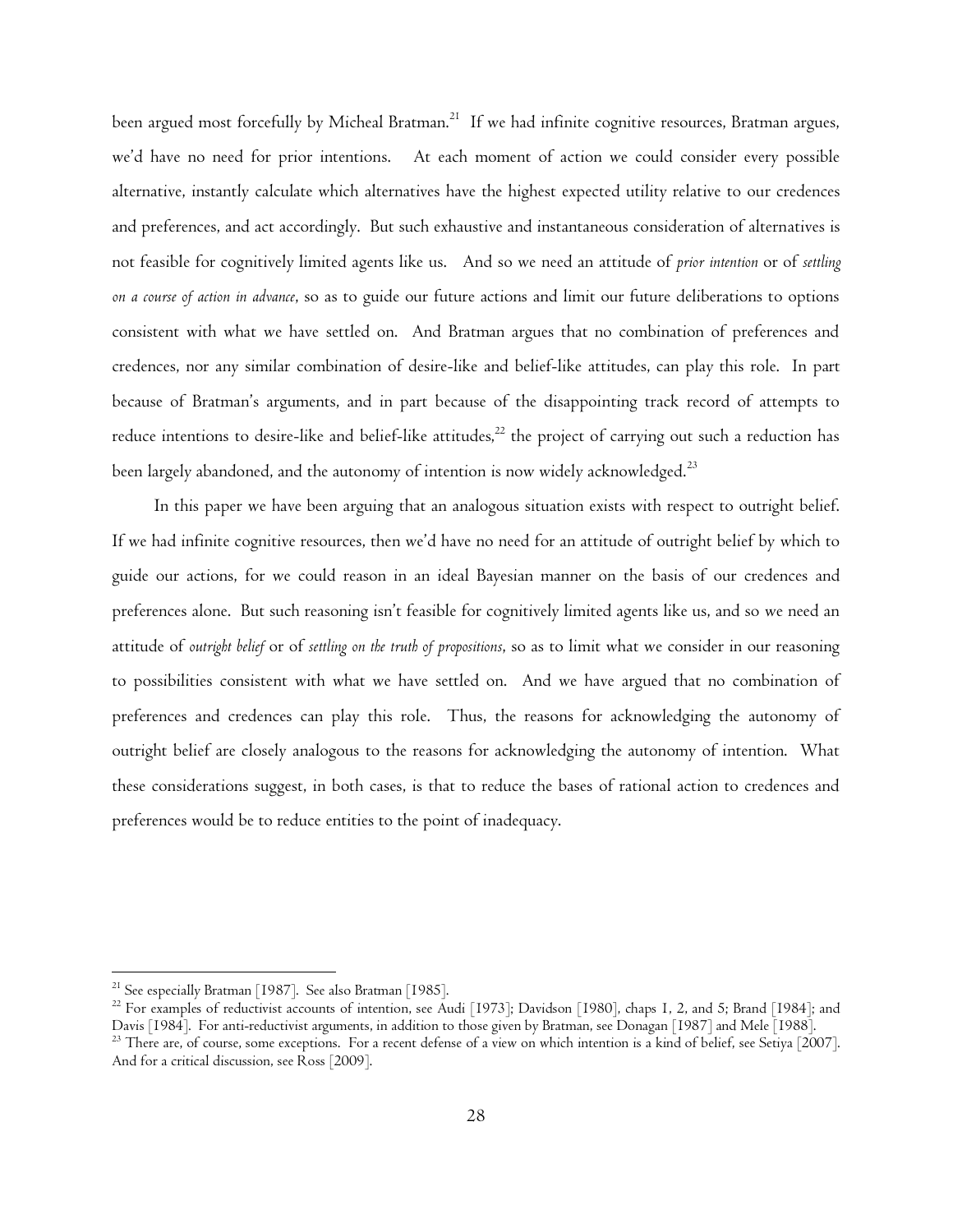## **References**

Audi, Robert [1973]. 'Intending.' *Journal of Philosophy* 70(13): 387-403.

- Brand, Myles [1984]. *Intending and Acting: Toward a Naturalized Action Theory.* Cambridge, MA: The MIT Press.
- Bratman, Micheal [1985]. 'Davidson's Theory of Intention.' *Actions and Events: Perspectives on the Philosophy of Donald Davidson*. Edited by Ernest Lepore and Brian McGlauchlin. Oxford: Basil Blackwell, 14-28.

\_\_\_\_\_\_ [1987]. *Intention, Plans, and Practical Reason*. Chicago: University of Chicago Press.

- Cohen, Stewart [1999]. 'Contextualism, Skepticism, and the Structure of Reasons.' *Philosophical Perspectives 13: Epistemology*: 57-89.
- Davidson, Donald [1980]. *Essays on Actions and Events*. Oxford: Oxford University Press.

Davis, Wayne [1984]. 'A Causal Theory of Intending.' *American Philosophical Quarterly* 21(1): 43-54.

- DeRose, Keith [1992]. 'Contextualism and Knowledge Attributions.' *Philosophy and Phenomenological Research* 52(4): 513-529.
- Donagan, Alan [1987]. *Choice: The Essential Element in Human Action*. London: Routledge & Kegan Paul.
- Driver, Julia [forthcoming]. *Consequentialism*. Forthcoming with Routledge.
- Fantl, Jeremy, and Matthew McGrath [2002]. 'Evidence, Pragmatics, and Justification.' *Philosophical Review* 111(1): 67-94.
- \_\_\_\_\_\_ [2010]. *Knowledge in an Uncertain World*. Oxford: Oxford University Press.

Frankish, Keith [2004]. *Mind and Supermind*. Cambridge: Cambridge University Press.

- [2009]. 'Partial Belief and Flat Out Belief.' *Degrees of Belief*. Edited by in Franz Huber and Christoph Schmidt-Petri. Springer (Synthese Library), pp. 75-93.
- Ganson, Dorit [2008]. 'Evidentialism and Pragmatic Constraints on Outright Belief.' *Philosophical Studies* 139 (3): 441-458.
- Hawthorne, John [2004]. *Knowledge and Lotteries*. Oxford: Oxford University Press.
- Hawthorne, John and Jason Stanley [2008]. 'Knowledge and Action.' *Journal of Philosophy* 105(10): 571-90.
- Joyce, James [1999]. *The Foundations of Causal Decision Theory*. Cambridge: Cambridge University Press.
- Liebniz, Gottfried [1898]. *The Monadology and Other Philosophical Writings*. Translated by Robert Latta. Oxford: Oxford University Press.
- Mele, Alfred [1988]. 'Against a Belief/Desire Analysis of Intention' *Philosophia* 18 (2-3): 239-243.
- Resnik, Michael [1987]. *Choices: An Introduction to Decision Theory.* Minneapolis: Universlity of Minnesota Press.